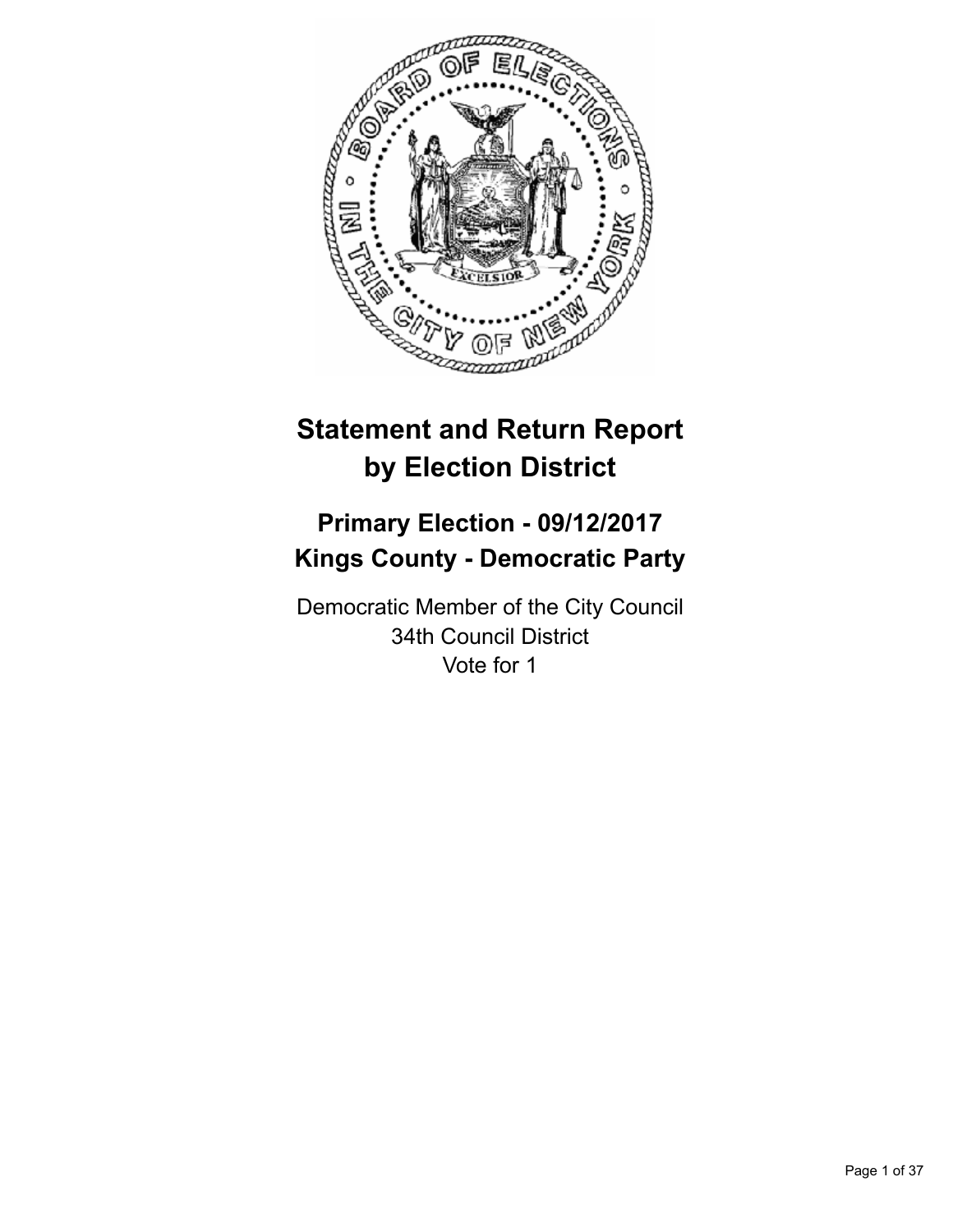

| PUBLIC COUNTER                                           | 92           |
|----------------------------------------------------------|--------------|
| <b>MANUALLY COUNTED EMERGENCY</b>                        | $\mathbf{0}$ |
| <b>ABSENTEE / MILITARY</b>                               | $\mathbf{0}$ |
| AFFIDAVIT                                                |              |
| <b>Total Ballots</b>                                     | 93           |
| Less - Inapplicable Federal/Special Presidential Ballots | $\mathbf{0}$ |
| <b>Total Applicable Ballots</b>                          | 93           |
| <b>TOMMY TORRES</b>                                      | 20           |
| <b>ANTONIO REYNOSO</b>                                   | 68           |
| <b>Total Votes</b>                                       | 88           |
| Unrecorded                                               | 5            |

## **016/50**

| <b>PUBLIC COUNTER</b>                                    | 210 |
|----------------------------------------------------------|-----|
| MANUALLY COUNTED EMERGENCY                               | 0   |
| ABSENTEE / MILITARY                                      |     |
| AFFIDAVIT                                                | 0   |
| <b>Total Ballots</b>                                     | 211 |
| Less - Inapplicable Federal/Special Presidential Ballots | 0   |
| <b>Total Applicable Ballots</b>                          | 211 |
| <b>TOMMY TORRES</b>                                      | 173 |
| ANTONIO REYNOSO                                          | 35  |
| <b>Total Votes</b>                                       | 208 |
| Unrecorded                                               | 3   |

| <b>PUBLIC COUNTER</b>                                    | 179 |
|----------------------------------------------------------|-----|
| <b>MANUALLY COUNTED EMERGENCY</b>                        | 0   |
| <b>ABSENTEE / MILITARY</b>                               | 5   |
| <b>AFFIDAVIT</b>                                         |     |
| <b>Total Ballots</b>                                     | 185 |
| Less - Inapplicable Federal/Special Presidential Ballots | 0   |
| <b>Total Applicable Ballots</b>                          | 185 |
| <b>TOMMY TORRES</b>                                      | 112 |
| <b>ANTONIO REYNOSO</b>                                   | 67  |
| UNATTRIBUTABLE WRITE-IN (WRITE-IN)                       |     |
| <b>Total Votes</b>                                       | 180 |
| Unrecorded                                               | 5   |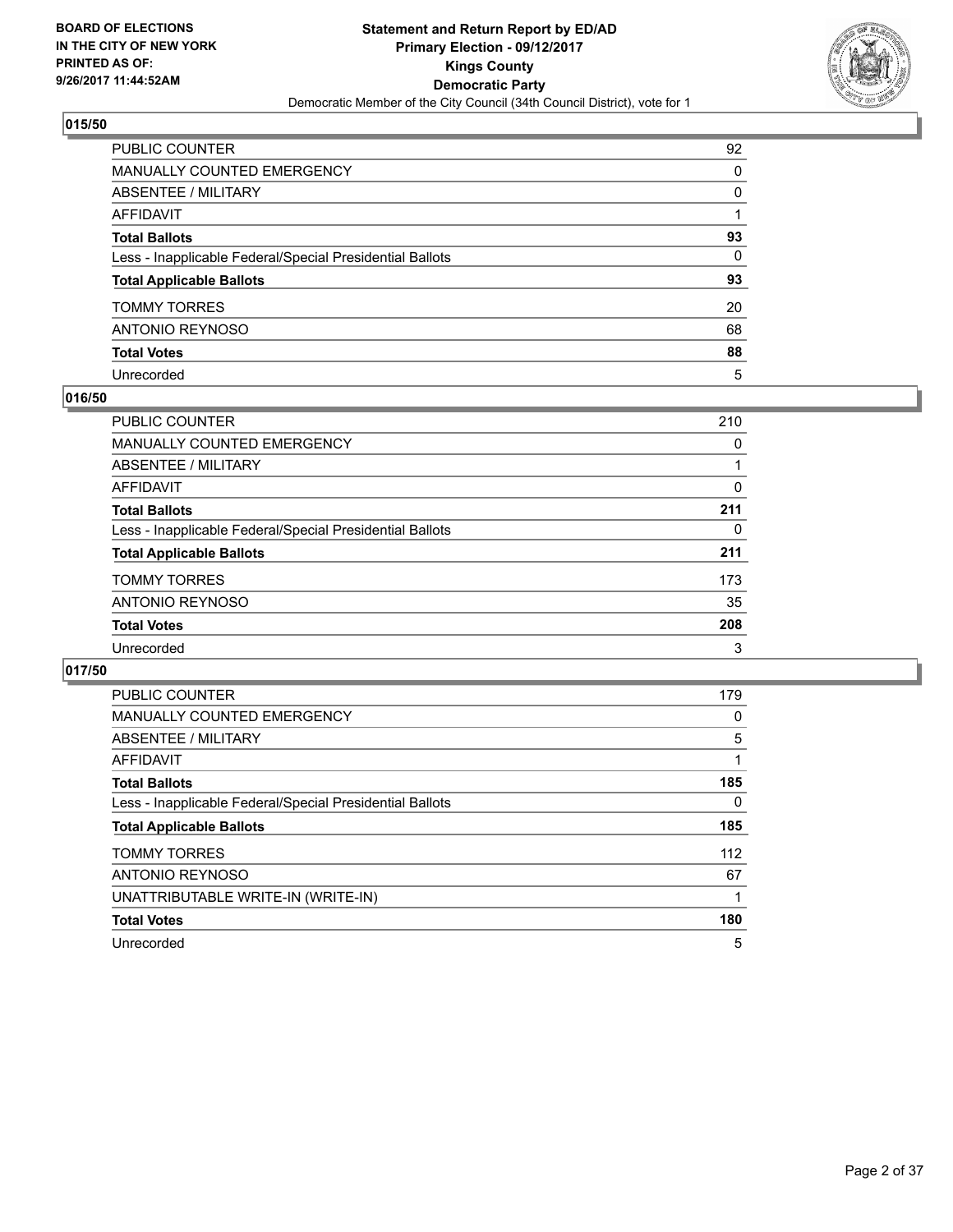

| PUBLIC COUNTER                                           | 81             |
|----------------------------------------------------------|----------------|
| <b>MANUALLY COUNTED EMERGENCY</b>                        | $\Omega$       |
| <b>ABSENTEE / MILITARY</b>                               | $\mathbf{0}$   |
| AFFIDAVIT                                                | $\Omega$       |
| <b>Total Ballots</b>                                     | 81             |
| Less - Inapplicable Federal/Special Presidential Ballots | 0              |
| <b>Total Applicable Ballots</b>                          | 81             |
| <b>TOMMY TORRES</b>                                      | 19             |
| ANTONIO REYNOSO                                          | 60             |
| <b>Total Votes</b>                                       | 79             |
| Unrecorded                                               | $\overline{2}$ |

#### **019/50**

| <b>PUBLIC COUNTER</b>                                    | 105 |
|----------------------------------------------------------|-----|
| <b>MANUALLY COUNTED EMERGENCY</b>                        | 0   |
| ABSENTEE / MILITARY                                      | 0   |
| AFFIDAVIT                                                | 0   |
| <b>Total Ballots</b>                                     | 105 |
| Less - Inapplicable Federal/Special Presidential Ballots | 0   |
| <b>Total Applicable Ballots</b>                          | 105 |
| <b>TOMMY TORRES</b>                                      | 12  |
| <b>ANTONIO REYNOSO</b>                                   | 89  |
| <b>Total Votes</b>                                       | 101 |
| Unrecorded                                               | 4   |

| <b>PUBLIC COUNTER</b>                                    | 103 |
|----------------------------------------------------------|-----|
| <b>MANUALLY COUNTED EMERGENCY</b>                        | 0   |
| ABSENTEE / MILITARY                                      |     |
| <b>AFFIDAVIT</b>                                         | 2   |
| <b>Total Ballots</b>                                     | 106 |
| Less - Inapplicable Federal/Special Presidential Ballots | 0   |
| <b>Total Applicable Ballots</b>                          | 106 |
| <b>TOMMY TORRES</b>                                      | 27  |
| <b>ANTONIO REYNOSO</b>                                   | 70  |
| <b>Total Votes</b>                                       | 97  |
| Unrecorded                                               | 9   |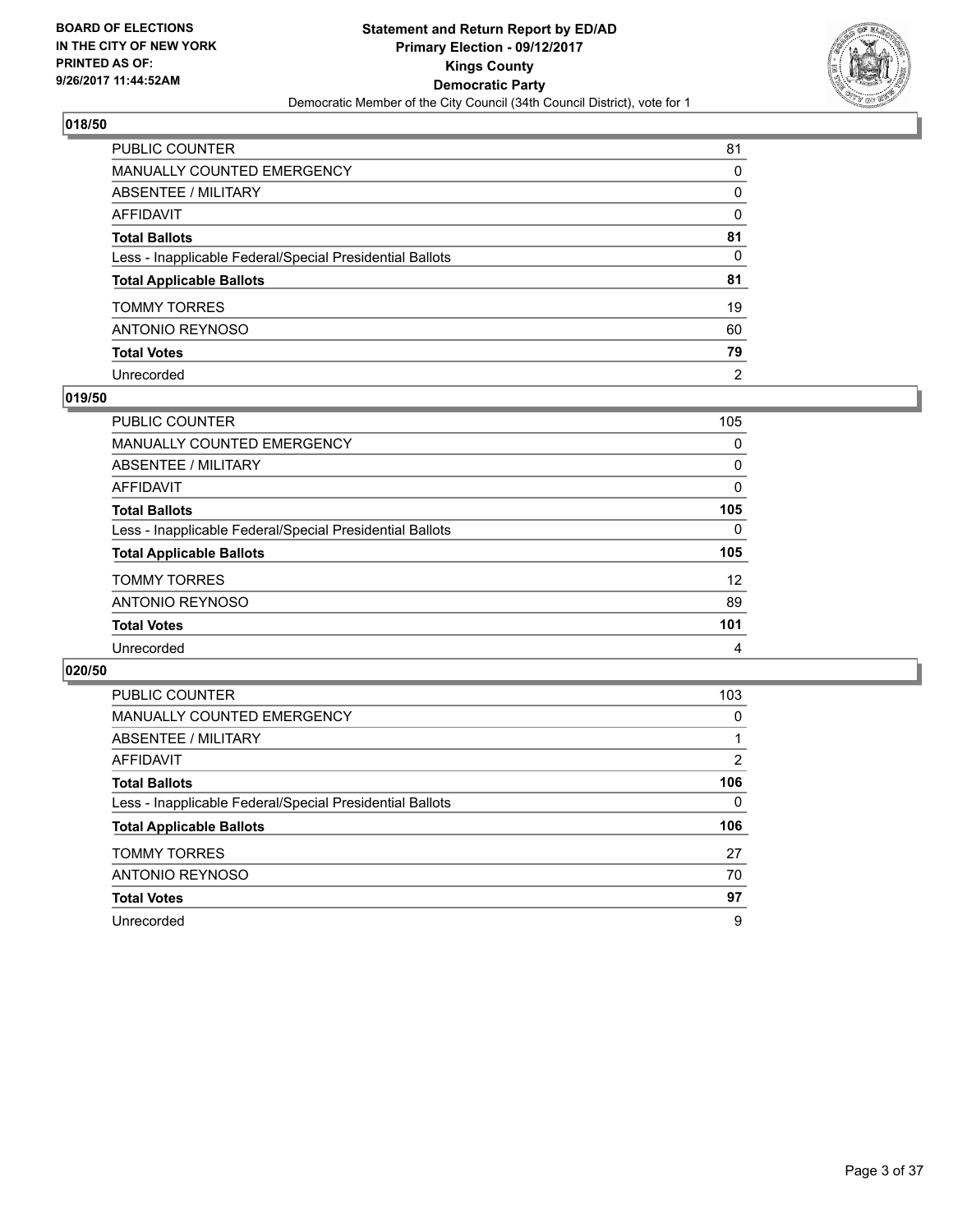

| PUBLIC COUNTER                                           | 138          |
|----------------------------------------------------------|--------------|
| <b>MANUALLY COUNTED EMERGENCY</b>                        | 0            |
| <b>ABSENTEE / MILITARY</b>                               | 0            |
| AFFIDAVIT                                                | 2            |
| <b>Total Ballots</b>                                     | 140          |
| Less - Inapplicable Federal/Special Presidential Ballots | $\mathbf{0}$ |
| <b>Total Applicable Ballots</b>                          | 140          |
| <b>TOMMY TORRES</b>                                      | 36           |
| ANTONIO REYNOSO                                          | 96           |
| <b>Total Votes</b>                                       | 132          |
| Unrecorded                                               | 8            |

## **022/50**

| <b>PUBLIC COUNTER</b>                                    | 88             |
|----------------------------------------------------------|----------------|
| <b>MANUALLY COUNTED EMERGENCY</b>                        | 0              |
| ABSENTEE / MILITARY                                      | $\overline{2}$ |
| AFFIDAVIT                                                |                |
| <b>Total Ballots</b>                                     | 91             |
| Less - Inapplicable Federal/Special Presidential Ballots | 0              |
| <b>Total Applicable Ballots</b>                          | 91             |
| <b>TOMMY TORRES</b>                                      | 25             |
| ANTONIO REYNOSO                                          | 60             |
| UNATTRIBUTABLE WRITE-IN (WRITE-IN)                       |                |
| <b>Total Votes</b>                                       | 86             |
| Unrecorded                                               | 5              |
|                                                          |                |

# **023/50 COMBINED into: 056/50**

## **024/50 COMBINED into: 025/50**

| <b>PUBLIC COUNTER</b>                                    | 29 |
|----------------------------------------------------------|----|
| MANUALLY COUNTED EMERGENCY                               | 0  |
| ABSENTEE / MILITARY                                      | 0  |
| AFFIDAVIT                                                |    |
| <b>Total Ballots</b>                                     | 30 |
| Less - Inapplicable Federal/Special Presidential Ballots | 0  |
| <b>Total Applicable Ballots</b>                          | 30 |
| <b>TOMMY TORRES</b>                                      | 10 |
| ANTONIO REYNOSO                                          | 17 |
| <b>Total Votes</b>                                       | 27 |
| Unrecorded                                               | 3  |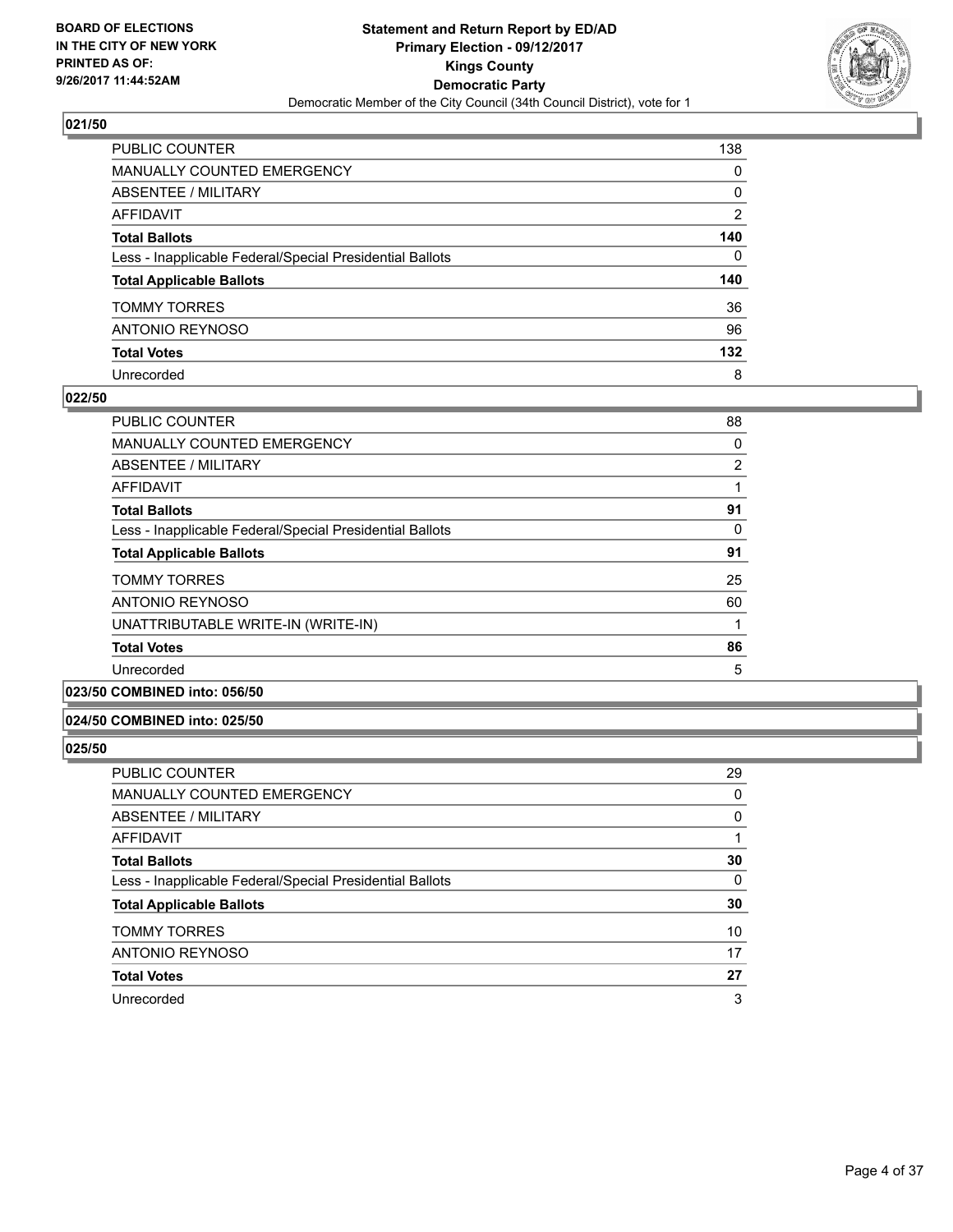

| <b>PUBLIC COUNTER</b>                                    | 79 |
|----------------------------------------------------------|----|
| <b>MANUALLY COUNTED EMERGENCY</b>                        | 4  |
| ABSENTEE / MILITARY                                      |    |
| AFFIDAVIT                                                | 3  |
| <b>Total Ballots</b>                                     | 87 |
| Less - Inapplicable Federal/Special Presidential Ballots | 0  |
| <b>Total Applicable Ballots</b>                          | 87 |
| <b>TOMMY TORRES</b>                                      | 12 |
| ANTONIO REYNOSO                                          | 68 |
| RITA PASARELLI (WRITE-IN)                                |    |
| <b>Total Votes</b>                                       | 81 |
| Unrecorded                                               | 6  |

#### **049/50**

| <b>PUBLIC COUNTER</b>                                    | 58 |
|----------------------------------------------------------|----|
| <b>MANUALLY COUNTED EMERGENCY</b>                        | 0  |
| ABSENTEE / MILITARY                                      | 0  |
| AFFIDAVIT                                                | 0  |
| <b>Total Ballots</b>                                     | 58 |
| Less - Inapplicable Federal/Special Presidential Ballots | 0  |
| <b>Total Applicable Ballots</b>                          | 58 |
| <b>TOMMY TORRES</b>                                      | 10 |
| ANTONIO REYNOSO                                          | 45 |
| <b>Total Votes</b>                                       | 55 |
| Unrecorded                                               | 3  |

| <b>PUBLIC COUNTER</b>                                    | 95 |
|----------------------------------------------------------|----|
| <b>MANUALLY COUNTED EMERGENCY</b>                        | 0  |
| ABSENTEE / MILITARY                                      | 0  |
| AFFIDAVIT                                                |    |
| <b>Total Ballots</b>                                     | 96 |
| Less - Inapplicable Federal/Special Presidential Ballots | 0  |
| <b>Total Applicable Ballots</b>                          | 96 |
| <b>TOMMY TORRES</b>                                      | 23 |
| ANTONIO REYNOSO                                          | 68 |
| <b>Total Votes</b>                                       | 91 |
| Unrecorded                                               | 5  |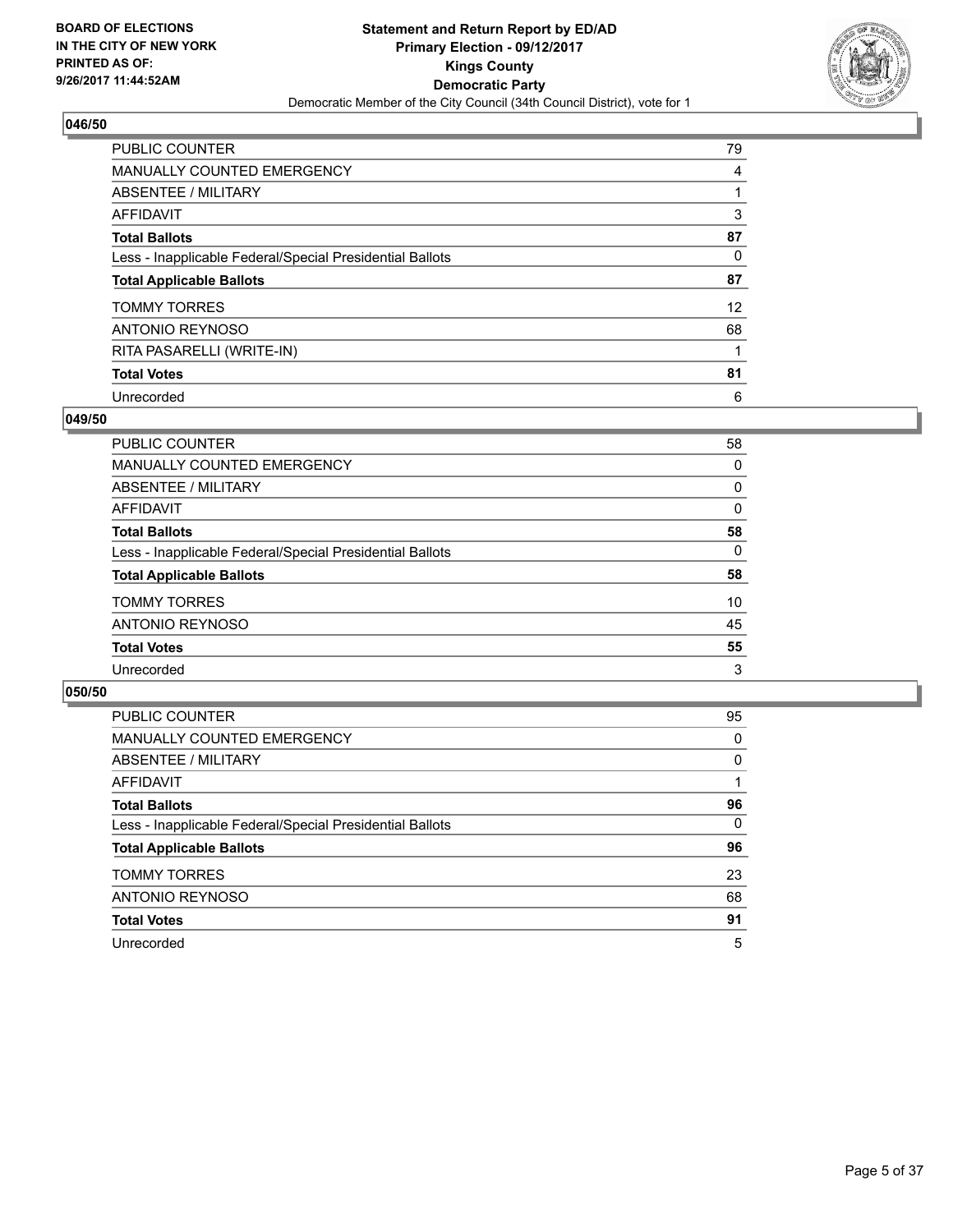

| PUBLIC COUNTER                                           | 87           |
|----------------------------------------------------------|--------------|
| MANUALLY COUNTED EMERGENCY                               | 0            |
| ABSENTEE / MILITARY                                      |              |
| AFFIDAVIT                                                | $\mathbf{0}$ |
| Total Ballots                                            | 88           |
| Less - Inapplicable Federal/Special Presidential Ballots | 0            |
| <b>Total Applicable Ballots</b>                          | 88           |
| TOMMY TORRES                                             | 18           |
| ANTONIO REYNOSO                                          | 65           |
| <b>Total Votes</b>                                       | 83           |
| Unrecorded                                               | 5            |

#### **052/50**

| <b>PUBLIC COUNTER</b>                                    | 123 |
|----------------------------------------------------------|-----|
| <b>MANUALLY COUNTED EMERGENCY</b>                        | 0   |
| ABSENTEE / MILITARY                                      | 0   |
| AFFIDAVIT                                                | 0   |
| <b>Total Ballots</b>                                     | 123 |
| Less - Inapplicable Federal/Special Presidential Ballots | 0   |
| <b>Total Applicable Ballots</b>                          | 123 |
| <b>TOMMY TORRES</b>                                      | 22  |
| ANTONIO REYNOSO                                          | 93  |
| <b>Total Votes</b>                                       | 115 |
| Unrecorded                                               | 8   |

| <b>PUBLIC COUNTER</b>                                    | 77 |
|----------------------------------------------------------|----|
| MANUALLY COUNTED EMERGENCY                               | 0  |
| ABSENTEE / MILITARY                                      | 0  |
| AFFIDAVIT                                                |    |
| <b>Total Ballots</b>                                     | 78 |
| Less - Inapplicable Federal/Special Presidential Ballots | 0  |
| <b>Total Applicable Ballots</b>                          | 78 |
| <b>TOMMY TORRES</b>                                      | 18 |
| ANTONIO REYNOSO                                          | 58 |
| <b>Total Votes</b>                                       | 76 |
| Unrecorded                                               | 2  |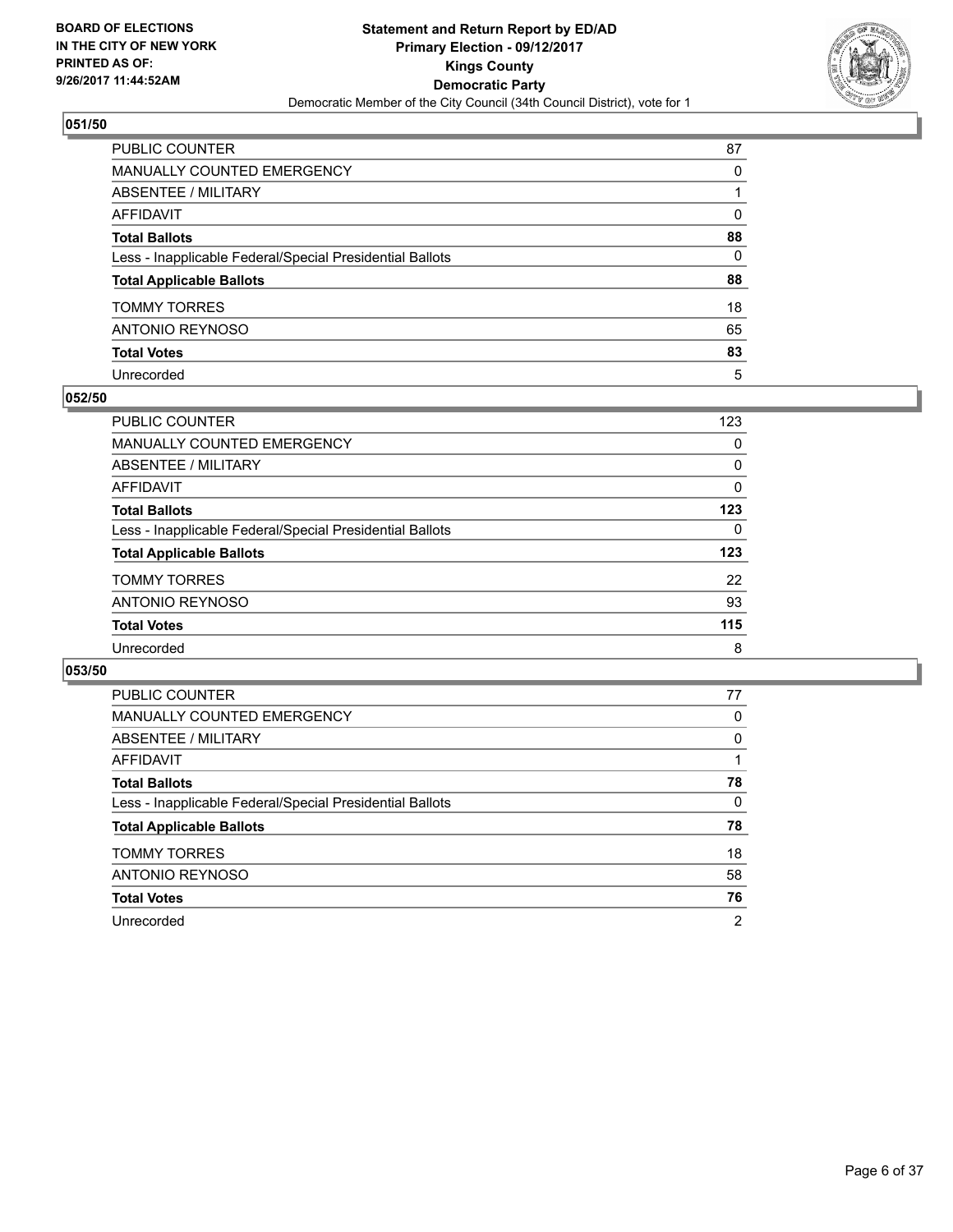

| <b>PUBLIC COUNTER</b>                                    | 55 |
|----------------------------------------------------------|----|
| <b>MANUALLY COUNTED EMERGENCY</b>                        | 0  |
| ABSENTEE / MILITARY                                      | 0  |
| AFFIDAVIT                                                | 0  |
| <b>Total Ballots</b>                                     | 55 |
| Less - Inapplicable Federal/Special Presidential Ballots | 0  |
| <b>Total Applicable Ballots</b>                          | 55 |
| <b>TOMMY TORRES</b>                                      | 18 |
| ANTONIO REYNOSO                                          | 27 |
| SCOTT HUTCHINS (WRITE-IN)                                |    |
| <b>Total Votes</b>                                       | 46 |
| Unrecorded                                               | 9  |

#### **055/50**

| PUBLIC COUNTER                                           | 27 |
|----------------------------------------------------------|----|
| MANUALLY COUNTED EMERGENCY                               | 0  |
| ABSENTEE / MILITARY                                      | 0  |
| AFFIDAVIT                                                |    |
| <b>Total Ballots</b>                                     | 28 |
| Less - Inapplicable Federal/Special Presidential Ballots | 0  |
| <b>Total Applicable Ballots</b>                          | 28 |
| <b>TOMMY TORRES</b>                                      | 3  |
| ANTONIO REYNOSO                                          | 22 |
| <b>Total Votes</b>                                       | 25 |
| Unrecorded                                               | 3  |

| PUBLIC COUNTER                                           | 29 |
|----------------------------------------------------------|----|
| <b>MANUALLY COUNTED EMERGENCY</b>                        | 0  |
| ABSENTEE / MILITARY                                      | 0  |
| AFFIDAVIT                                                | 0  |
| <b>Total Ballots</b>                                     | 29 |
| Less - Inapplicable Federal/Special Presidential Ballots | 0  |
| <b>Total Applicable Ballots</b>                          | 29 |
| <b>TOMMY TORRES</b>                                      | 7  |
| ANTONIO REYNOSO                                          | 17 |
| <b>Total Votes</b>                                       | 24 |
| Unrecorded                                               | 5  |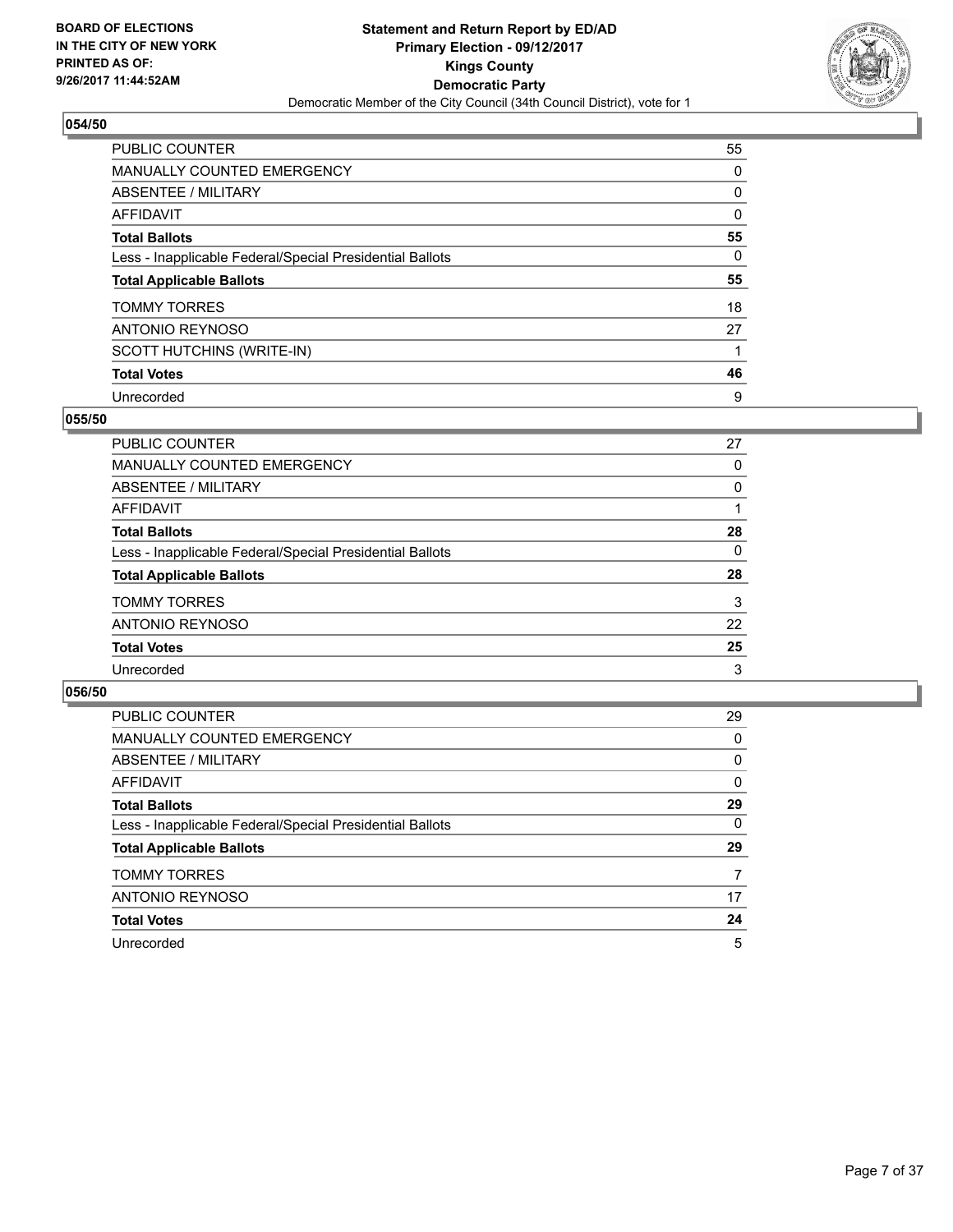

| <b>PUBLIC COUNTER</b>                                    | 45             |
|----------------------------------------------------------|----------------|
| MANUALLY COUNTED EMERGENCY                               | 0              |
| ABSENTEE / MILITARY                                      | 0              |
| AFFIDAVIT                                                | $\overline{2}$ |
| <b>Total Ballots</b>                                     | 47             |
| Less - Inapplicable Federal/Special Presidential Ballots | 0              |
| <b>Total Applicable Ballots</b>                          | 47             |
| <b>TOMMY TORRES</b>                                      | 6              |
| <b>ANTONIO REYNOSO</b>                                   | 40             |
| <b>Total Votes</b>                                       | 46             |
| Unrecorded                                               |                |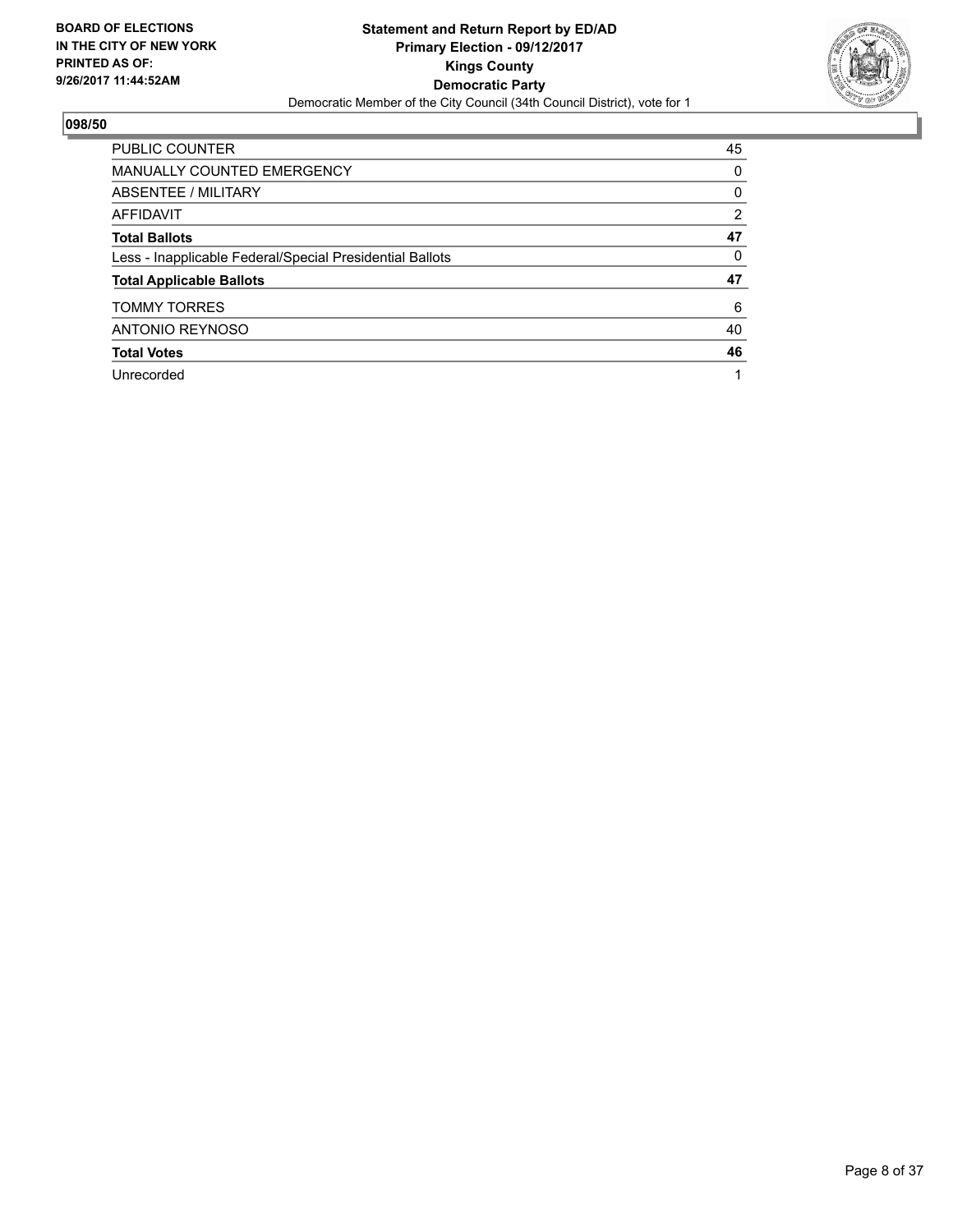

| PUBLIC COUNTER                                           | 67 |
|----------------------------------------------------------|----|
| MANUALLY COUNTED EMERGENCY                               | 0  |
| ABSENTEE / MILITARY                                      |    |
| AFFIDAVIT                                                |    |
| Total Ballots                                            | 69 |
| Less - Inapplicable Federal/Special Presidential Ballots | 0  |
| <b>Total Applicable Ballots</b>                          | 69 |
| TOMMY TORRES                                             | 17 |
| ANTONIO REYNOSO                                          | 46 |
| <b>Total Votes</b>                                       | 63 |
| Unrecorded                                               | 6  |

#### **002/53**

| PUBLIC COUNTER                                           | 84             |
|----------------------------------------------------------|----------------|
| MANUALLY COUNTED EMERGENCY                               | 0              |
| ABSENTEE / MILITARY                                      | 0              |
| AFFIDAVIT                                                | $\overline{2}$ |
| <b>Total Ballots</b>                                     | 86             |
| Less - Inapplicable Federal/Special Presidential Ballots | 0              |
| <b>Total Applicable Ballots</b>                          | 86             |
| <b>TOMMY TORRES</b>                                      | 8              |
| ANTONIO REYNOSO                                          | 71             |
| <b>Total Votes</b>                                       | 79             |
| Unrecorded                                               | 7              |

| <b>PUBLIC COUNTER</b>                                    | 123 |
|----------------------------------------------------------|-----|
| <b>MANUALLY COUNTED EMERGENCY</b>                        | 0   |
| ABSENTEE / MILITARY                                      | 4   |
| <b>AFFIDAVIT</b>                                         | 0   |
| <b>Total Ballots</b>                                     | 127 |
| Less - Inapplicable Federal/Special Presidential Ballots | 0   |
| <b>Total Applicable Ballots</b>                          | 127 |
| <b>TOMMY TORRES</b>                                      | 18  |
| <b>ANTONIO REYNOSO</b>                                   | 103 |
| <b>Total Votes</b>                                       | 121 |
| Unrecorded                                               | 6   |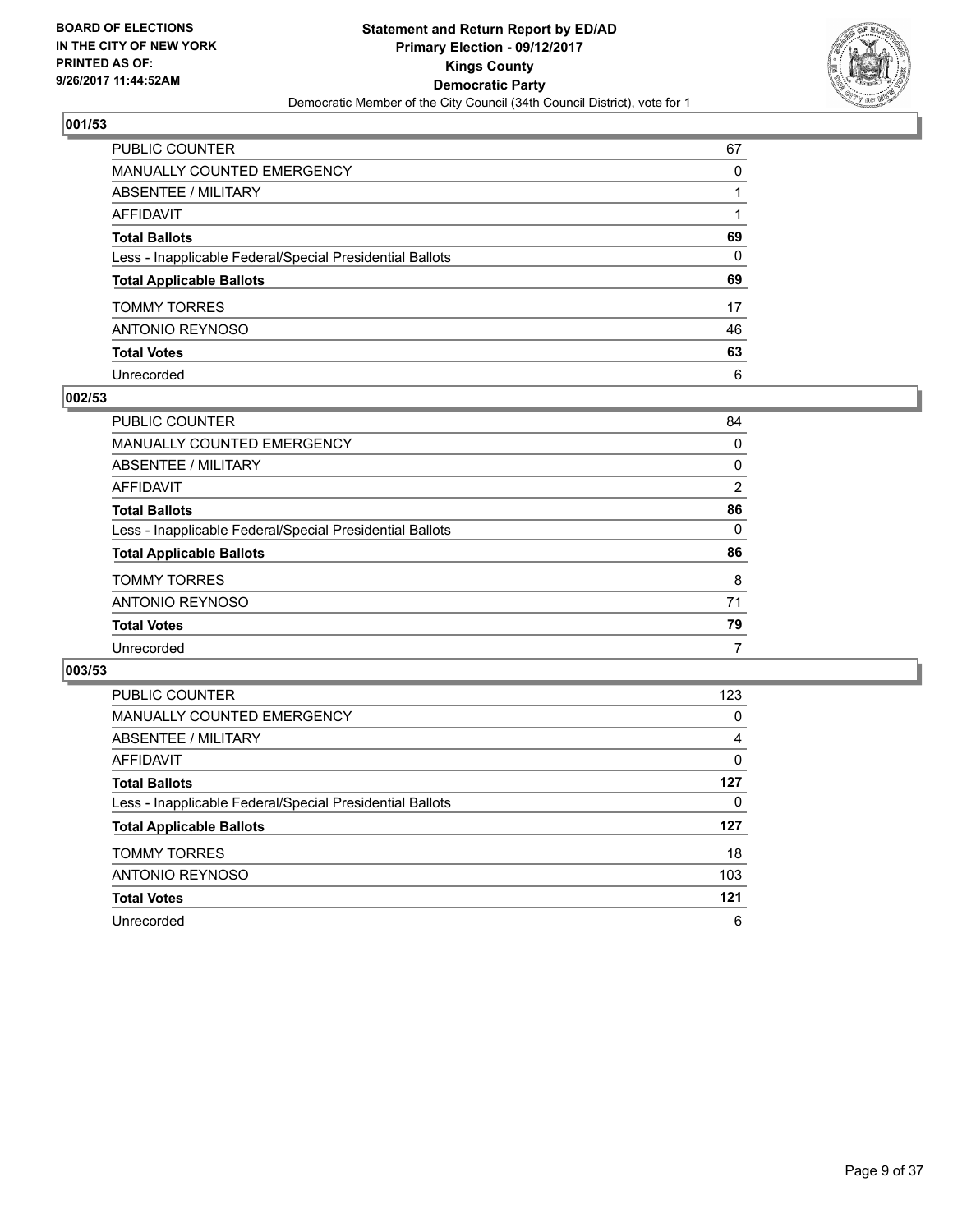

| PUBLIC COUNTER                                           | 71           |
|----------------------------------------------------------|--------------|
| <b>MANUALLY COUNTED EMERGENCY</b>                        | 2            |
| <b>ABSENTEE / MILITARY</b>                               | 0            |
| AFFIDAVIT                                                | 2            |
| <b>Total Ballots</b>                                     | 75           |
| Less - Inapplicable Federal/Special Presidential Ballots | $\mathbf{0}$ |
| <b>Total Applicable Ballots</b>                          | 75           |
| <b>TOMMY TORRES</b>                                      | 17           |
| <b>ANTONIO REYNOSO</b>                                   | 48           |
| <b>Total Votes</b>                                       | 65           |
| Unrecorded                                               | 10           |

## **005/53**

| <b>PUBLIC COUNTER</b>                                    | 100              |
|----------------------------------------------------------|------------------|
| MANUALLY COUNTED EMERGENCY                               | 0                |
| ABSENTEE / MILITARY                                      |                  |
| AFFIDAVIT                                                |                  |
| <b>Total Ballots</b>                                     | 102 <sub>2</sub> |
| Less - Inapplicable Federal/Special Presidential Ballots | 0                |
| <b>Total Applicable Ballots</b>                          | 102              |
| <b>TOMMY TORRES</b>                                      | 32               |
| ANTONIO REYNOSO                                          | 67               |
| <b>Total Votes</b>                                       | 99               |
| Unrecorded                                               | 3                |

| <b>Total Votes</b>                                       | 14 |
|----------------------------------------------------------|----|
| ANTONIO REYNOSO                                          | 10 |
| <b>TOMMY TORRES</b>                                      | 4  |
| <b>Total Applicable Ballots</b>                          | 14 |
| Less - Inapplicable Federal/Special Presidential Ballots | 0  |
| <b>Total Ballots</b>                                     | 14 |
| AFFIDAVIT                                                | 0  |
| ABSENTEE / MILITARY                                      | 0  |
| <b>MANUALLY COUNTED EMERGENCY</b>                        | 0  |
| <b>PUBLIC COUNTER</b>                                    | 14 |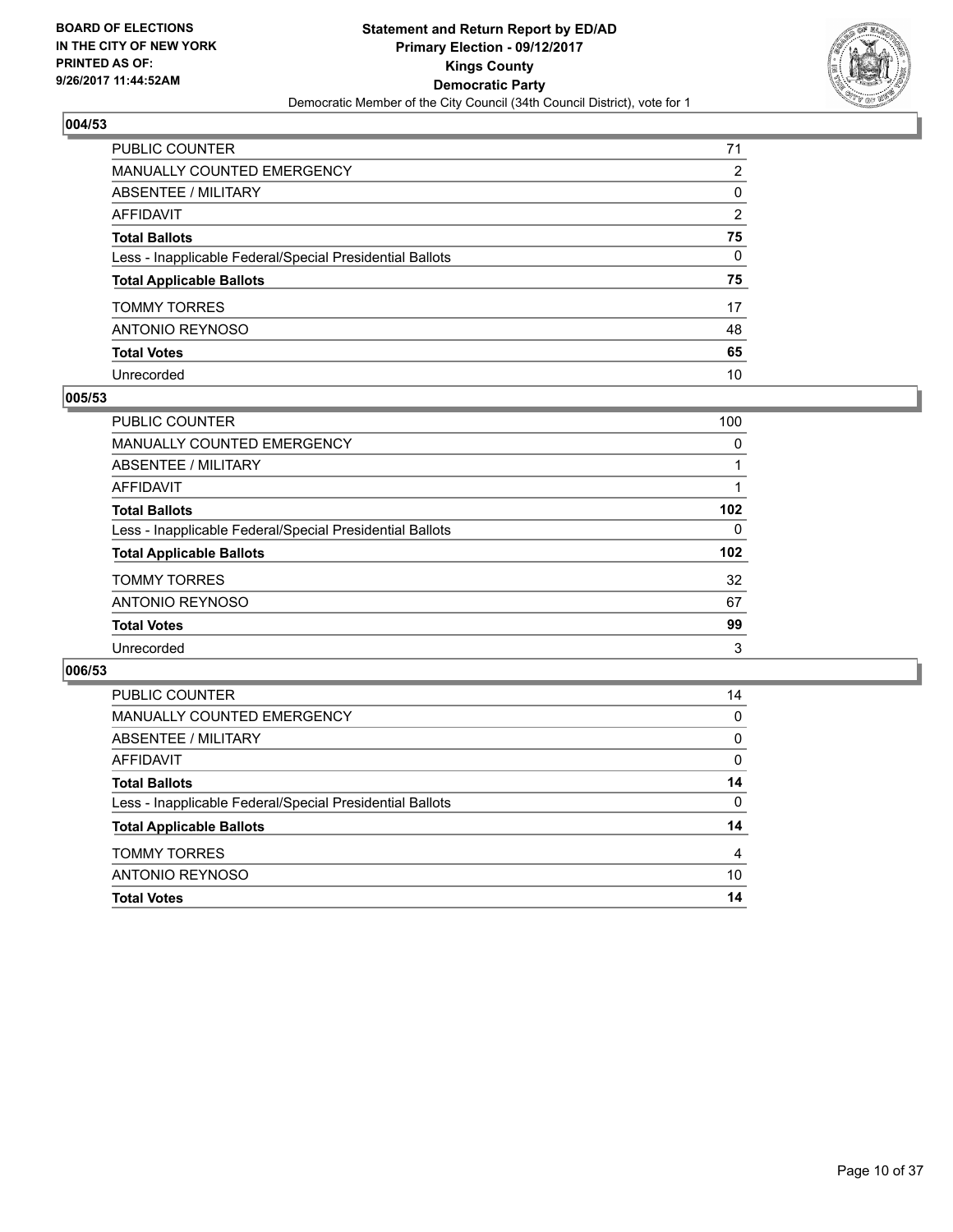

| PUBLIC COUNTER                                           | 114 |
|----------------------------------------------------------|-----|
| <b>MANUALLY COUNTED EMERGENCY</b>                        | 0   |
| <b>ABSENTEE / MILITARY</b>                               | 0   |
| AFFIDAVIT                                                | 4   |
| <b>Total Ballots</b>                                     | 118 |
| Less - Inapplicable Federal/Special Presidential Ballots | 0   |
| <b>Total Applicable Ballots</b>                          | 118 |
| <b>TOMMY TORRES</b>                                      | 18  |
| <b>ANTONIO REYNOSO</b>                                   | 90  |
| <b>Total Votes</b>                                       | 108 |
| Unrecorded                                               | 10  |

## **008/53**

| <b>PUBLIC COUNTER</b>                                    | 74 |
|----------------------------------------------------------|----|
| MANUALLY COUNTED EMERGENCY                               | 0  |
| ABSENTEE / MILITARY                                      | 0  |
| AFFIDAVIT                                                | 0  |
| <b>Total Ballots</b>                                     | 74 |
| Less - Inapplicable Federal/Special Presidential Ballots | 0  |
| <b>Total Applicable Ballots</b>                          | 74 |
| <b>TOMMY TORRES</b>                                      | 9  |
| ANTONIO REYNOSO                                          | 62 |
| <b>Total Votes</b>                                       | 71 |
| Unrecorded                                               | 3  |

| <b>PUBLIC COUNTER</b>                                    | 158 |
|----------------------------------------------------------|-----|
| <b>MANUALLY COUNTED EMERGENCY</b>                        | 0   |
| <b>ABSENTEE / MILITARY</b>                               | 0   |
| AFFIDAVIT                                                | 2   |
| <b>Total Ballots</b>                                     | 160 |
| Less - Inapplicable Federal/Special Presidential Ballots | 0   |
|                                                          |     |
| <b>Total Applicable Ballots</b>                          | 160 |
| <b>TOMMY TORRES</b>                                      | 26  |
| <b>ANTONIO REYNOSO</b>                                   | 126 |
| SARAH GORDAN (WRITE-IN)                                  |     |
| <b>Total Votes</b>                                       | 153 |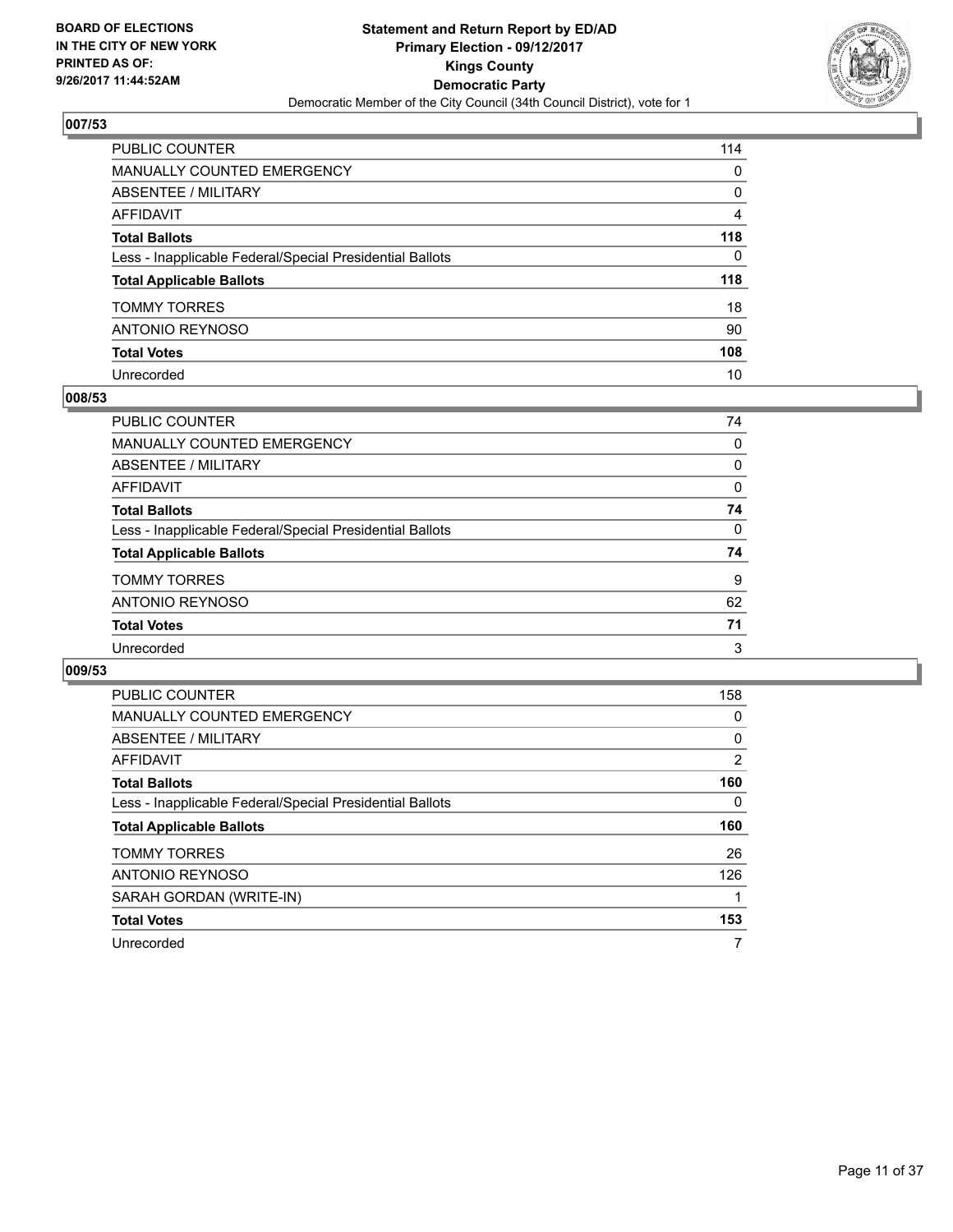

| PUBLIC COUNTER                                           | 152          |
|----------------------------------------------------------|--------------|
| <b>MANUALLY COUNTED EMERGENCY</b>                        |              |
| <b>ABSENTEE / MILITARY</b>                               | 0            |
| AFFIDAVIT                                                | 0            |
| <b>Total Ballots</b>                                     | 153          |
| Less - Inapplicable Federal/Special Presidential Ballots | $\mathbf{0}$ |
| <b>Total Applicable Ballots</b>                          | 153          |
| <b>TOMMY TORRES</b>                                      | 22           |
| <b>ANTONIO REYNOSO</b>                                   | 122          |
| <b>Total Votes</b>                                       | 144          |
| Unrecorded                                               | 9            |

## **011/53**

| <b>PUBLIC COUNTER</b>                                    | 120 |
|----------------------------------------------------------|-----|
| MANUALLY COUNTED EMERGENCY                               | 0   |
| ABSENTEE / MILITARY                                      |     |
| AFFIDAVIT                                                | 2   |
| <b>Total Ballots</b>                                     | 123 |
| Less - Inapplicable Federal/Special Presidential Ballots | 0   |
| <b>Total Applicable Ballots</b>                          | 123 |
| <b>TOMMY TORRES</b>                                      | 18  |
| ANTONIO REYNOSO                                          | 104 |
| <b>Total Votes</b>                                       | 122 |
| Unrecorded                                               |     |

| PUBLIC COUNTER                                           | 91 |
|----------------------------------------------------------|----|
| <b>MANUALLY COUNTED EMERGENCY</b>                        | 0  |
| <b>ABSENTEE / MILITARY</b>                               |    |
| <b>AFFIDAVIT</b>                                         | 0  |
| <b>Total Ballots</b>                                     | 92 |
| Less - Inapplicable Federal/Special Presidential Ballots | 0  |
| <b>Total Applicable Ballots</b>                          | 92 |
|                                                          |    |
| <b>TOMMY TORRES</b>                                      | 16 |
| <b>ANTONIO REYNOSO</b>                                   | 66 |
| ARTHUR WEINSTOCK (WRITE-IN)                              |    |
| <b>Total Votes</b>                                       | 83 |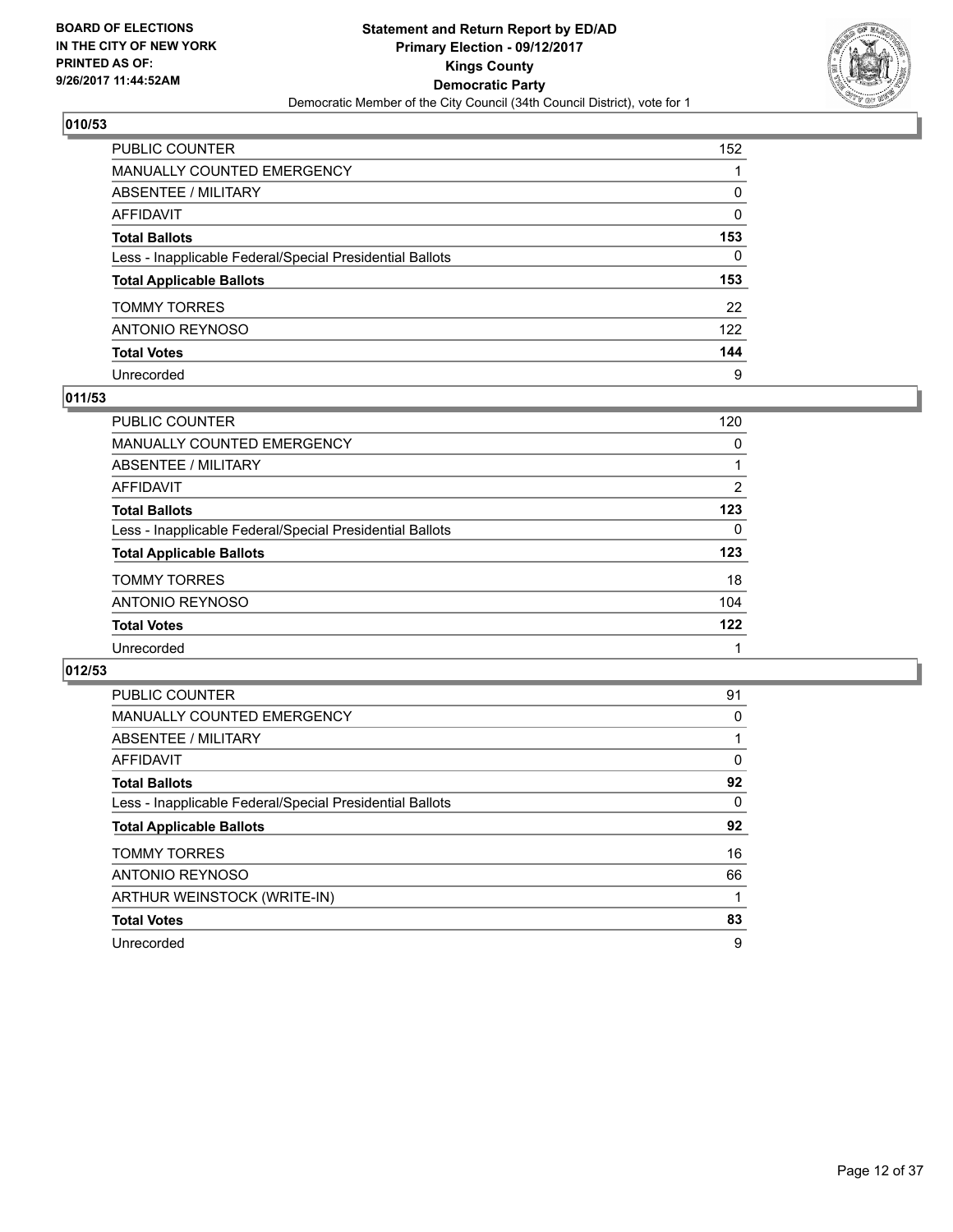

| PUBLIC COUNTER                                           | 109          |
|----------------------------------------------------------|--------------|
| <b>MANUALLY COUNTED EMERGENCY</b>                        | $\Omega$     |
| ABSENTEE / MILITARY                                      |              |
| <b>AFFIDAVIT</b>                                         | 0            |
| <b>Total Ballots</b>                                     | 110          |
| Less - Inapplicable Federal/Special Presidential Ballots | $\mathbf{0}$ |
| <b>Total Applicable Ballots</b>                          | 110          |
| <b>TOMMY TORRES</b>                                      | 15           |
| <b>ANTONIO REYNOSO</b>                                   | 91           |
| <b>Total Votes</b>                                       | 106          |
| Unrecorded                                               | 4            |

## **014/53**

| <b>Total Votes</b>                                       |              |
|----------------------------------------------------------|--------------|
| ANTONIO REYNOSO                                          | <sup>0</sup> |
| <b>TOMMY TORRES</b>                                      |              |
| <b>Total Applicable Ballots</b>                          |              |
| Less - Inapplicable Federal/Special Presidential Ballots | $\Omega$     |
| <b>Total Ballots</b>                                     |              |
| AFFIDAVIT                                                | 0            |
| ABSENTEE / MILITARY                                      | 0            |
| MANUALLY COUNTED EMERGENCY                               | 0            |
| PUBLIC COUNTER                                           |              |

| <b>PUBLIC COUNTER</b>                                    | 95 |
|----------------------------------------------------------|----|
| <b>MANUALLY COUNTED EMERGENCY</b>                        | 0  |
| ABSENTEE / MILITARY                                      |    |
| AFFIDAVIT                                                | 0  |
| <b>Total Ballots</b>                                     | 96 |
| Less - Inapplicable Federal/Special Presidential Ballots | 0  |
| <b>Total Applicable Ballots</b>                          | 96 |
| <b>TOMMY TORRES</b>                                      | 46 |
| <b>ANTONIO REYNOSO</b>                                   | 45 |
| <b>Total Votes</b>                                       | 91 |
| Unrecorded                                               | 5  |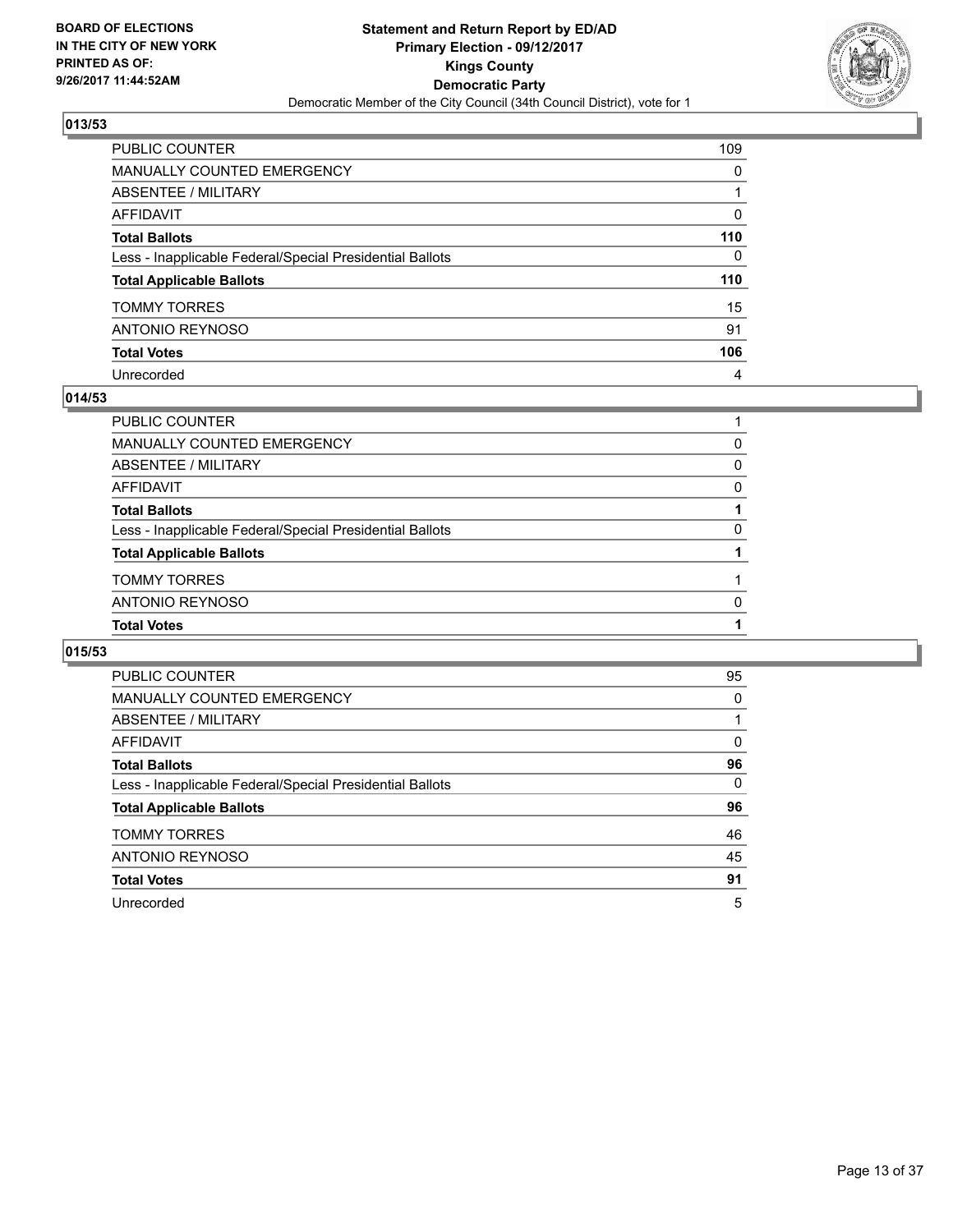

| PUBLIC COUNTER                                           | 110            |
|----------------------------------------------------------|----------------|
| <b>MANUALLY COUNTED EMERGENCY</b>                        | $\mathbf{0}$   |
| <b>ABSENTEE / MILITARY</b>                               | 0              |
| AFFIDAVIT                                                |                |
| <b>Total Ballots</b>                                     | 111            |
| Less - Inapplicable Federal/Special Presidential Ballots | $\mathbf{0}$   |
| <b>Total Applicable Ballots</b>                          | 111            |
| TOMMY TORRES                                             | 33             |
| ANTONIO REYNOSO                                          | 76             |
| <b>Total Votes</b>                                       | 109            |
| Unrecorded                                               | $\overline{2}$ |

## **017/53**

| <b>PUBLIC COUNTER</b>                                    | 129            |
|----------------------------------------------------------|----------------|
| <b>MANUALLY COUNTED EMERGENCY</b>                        | 0              |
| ABSENTEE / MILITARY                                      | 2              |
| AFFIDAVIT                                                |                |
| <b>Total Ballots</b>                                     | 132            |
| Less - Inapplicable Federal/Special Presidential Ballots | 0              |
| <b>Total Applicable Ballots</b>                          | 132            |
| <b>TOMMY TORRES</b>                                      | 50             |
| ANTONIO REYNOSO                                          | 80             |
| <b>Total Votes</b>                                       | 130            |
| Unrecorded                                               | $\overline{2}$ |

| <b>PUBLIC COUNTER</b>                                    | 107 |
|----------------------------------------------------------|-----|
| <b>MANUALLY COUNTED EMERGENCY</b>                        | 0   |
| ABSENTEE / MILITARY                                      |     |
| AFFIDAVIT                                                | 0   |
| <b>Total Ballots</b>                                     | 108 |
| Less - Inapplicable Federal/Special Presidential Ballots | 0   |
| <b>Total Applicable Ballots</b>                          | 108 |
| <b>TOMMY TORRES</b>                                      | 35  |
| ANTONIO REYNOSO                                          | 72  |
| <b>Total Votes</b>                                       | 107 |
| Unrecorded                                               |     |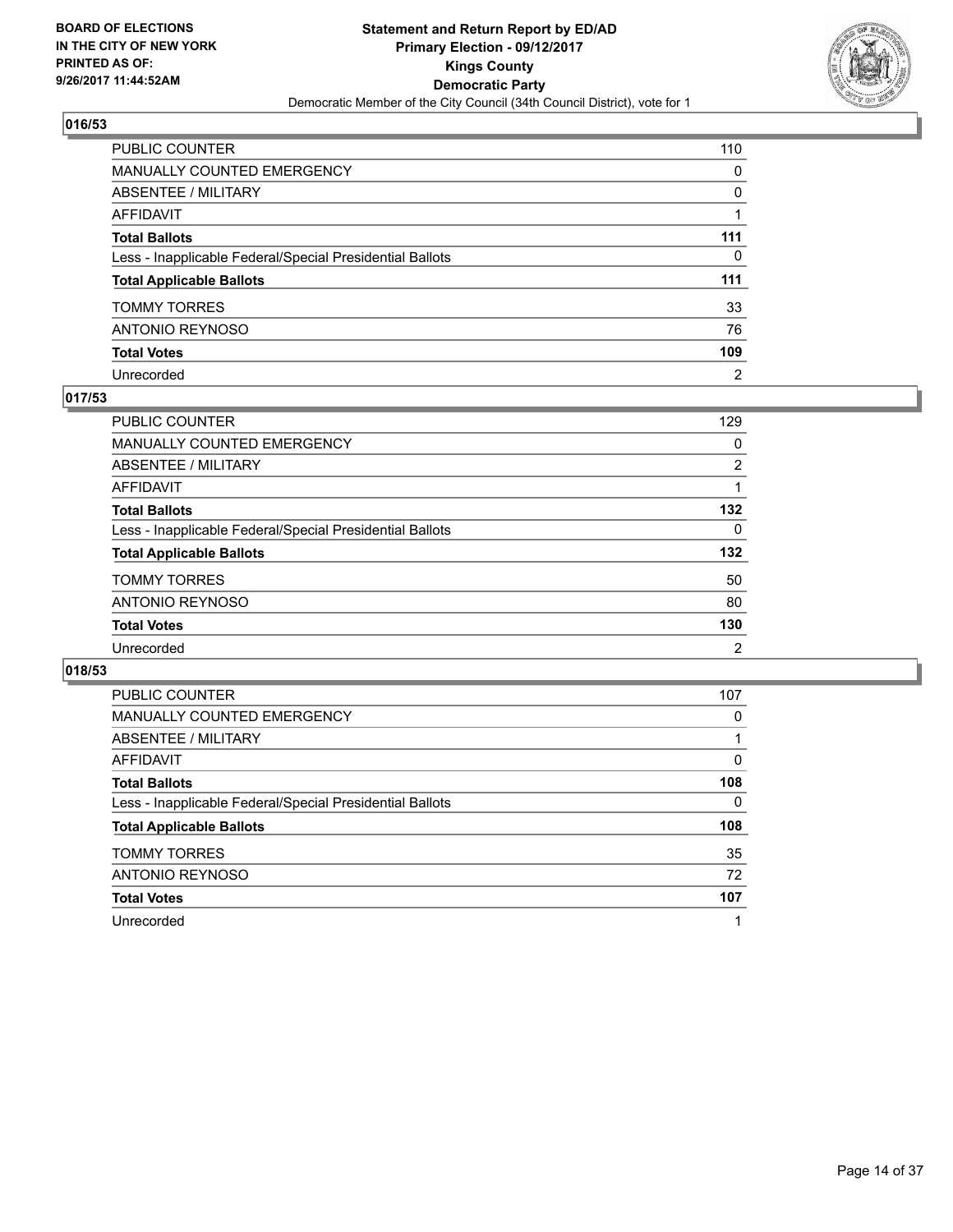

| PUBLIC COUNTER                                           | 96 |
|----------------------------------------------------------|----|
| <b>MANUALLY COUNTED EMERGENCY</b>                        | 0  |
| ABSENTEE / MILITARY                                      | 0  |
| AFFIDAVIT                                                |    |
| <b>Total Ballots</b>                                     | 97 |
| Less - Inapplicable Federal/Special Presidential Ballots | 0  |
| <b>Total Applicable Ballots</b>                          | 97 |
| <b>TOMMY TORRES</b>                                      | 31 |
| ANTONIO REYNOSO                                          | 57 |
| MARK LEVINE (WRITE-IN)                                   |    |
| <b>Total Votes</b>                                       | 89 |
| Unrecorded                                               | 8  |

#### **020/53**

| <b>PUBLIC COUNTER</b>                                    | 122            |
|----------------------------------------------------------|----------------|
| MANUALLY COUNTED EMERGENCY                               | 0              |
| ABSENTEE / MILITARY                                      | $\overline{2}$ |
| AFFIDAVIT                                                |                |
| <b>Total Ballots</b>                                     | 125            |
| Less - Inapplicable Federal/Special Presidential Ballots | 0              |
| <b>Total Applicable Ballots</b>                          | 125            |
| <b>TOMMY TORRES</b>                                      | 41             |
| ANTONIO REYNOSO                                          | 78             |
| <b>Total Votes</b>                                       | 119            |
| Unrecorded                                               | 6              |

| <b>PUBLIC COUNTER</b>                                    | 154      |
|----------------------------------------------------------|----------|
| MANUALLY COUNTED EMERGENCY                               | 0        |
| ABSENTEE / MILITARY                                      | 0        |
| AFFIDAVIT                                                |          |
| <b>Total Ballots</b>                                     | 155      |
| Less - Inapplicable Federal/Special Presidential Ballots | $\Omega$ |
| <b>Total Applicable Ballots</b>                          | 155      |
| <b>TOMMY TORRES</b>                                      | 72       |
| ANTONIO REYNOSO                                          | 76       |
| VIOLET LUCCA (WRITE-IN)                                  |          |
| <b>Total Votes</b>                                       | 149      |
| Unrecorded                                               | 6        |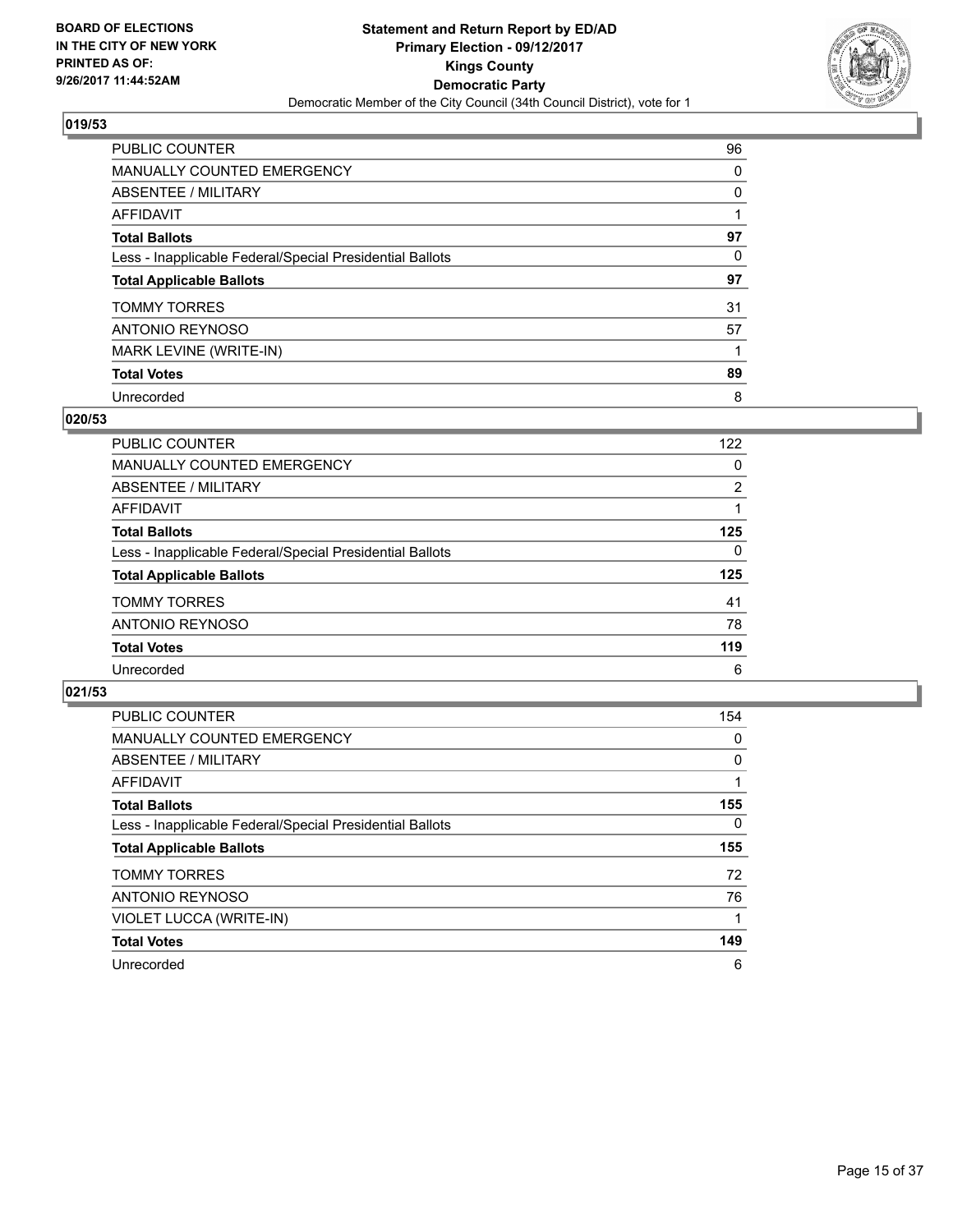

| PUBLIC COUNTER                                           | 175 |
|----------------------------------------------------------|-----|
| MANUALLY COUNTED EMERGENCY                               | 0   |
| ABSENTEE / MILITARY                                      | 1   |
| AFFIDAVIT                                                | 4   |
| Total Ballots                                            | 180 |
| Less - Inapplicable Federal/Special Presidential Ballots | 0   |
| <b>Total Applicable Ballots</b>                          | 180 |
| TOMMY TORRES                                             | 71  |
| ANTONIO REYNOSO                                          | 102 |
| <b>Total Votes</b>                                       | 173 |
| Unrecorded                                               | 7   |

## **023/53**

| <b>PUBLIC COUNTER</b>                                    | 107 |
|----------------------------------------------------------|-----|
| MANUALLY COUNTED EMERGENCY                               | 0   |
| ABSENTEE / MILITARY                                      | 0   |
| AFFIDAVIT                                                | 0   |
| <b>Total Ballots</b>                                     | 107 |
| Less - Inapplicable Federal/Special Presidential Ballots | 0   |
| <b>Total Applicable Ballots</b>                          | 107 |
| <b>TOMMY TORRES</b>                                      | 28  |
| ANTONIO REYNOSO                                          | 73  |
| <b>JABARI BRISPORT (WRITE-IN)</b>                        |     |
| <b>Total Votes</b>                                       | 102 |
| Unrecorded                                               | 5   |

| <b>PUBLIC COUNTER</b>                                    | 155          |
|----------------------------------------------------------|--------------|
| <b>MANUALLY COUNTED EMERGENCY</b>                        | 0            |
| ABSENTEE / MILITARY                                      | 0            |
| <b>AFFIDAVIT</b>                                         | $\mathbf{0}$ |
| <b>Total Ballots</b>                                     | 155          |
| Less - Inapplicable Federal/Special Presidential Ballots | $\Omega$     |
| <b>Total Applicable Ballots</b>                          | 155          |
| <b>TOMMY TORRES</b>                                      | 73           |
| <b>ANTONIO REYNOSO</b>                                   | 70           |
| ANTONIO ORTIZ (WRITE-IN)                                 |              |
| <b>Total Votes</b>                                       | 144          |
| Unrecorded                                               | 11           |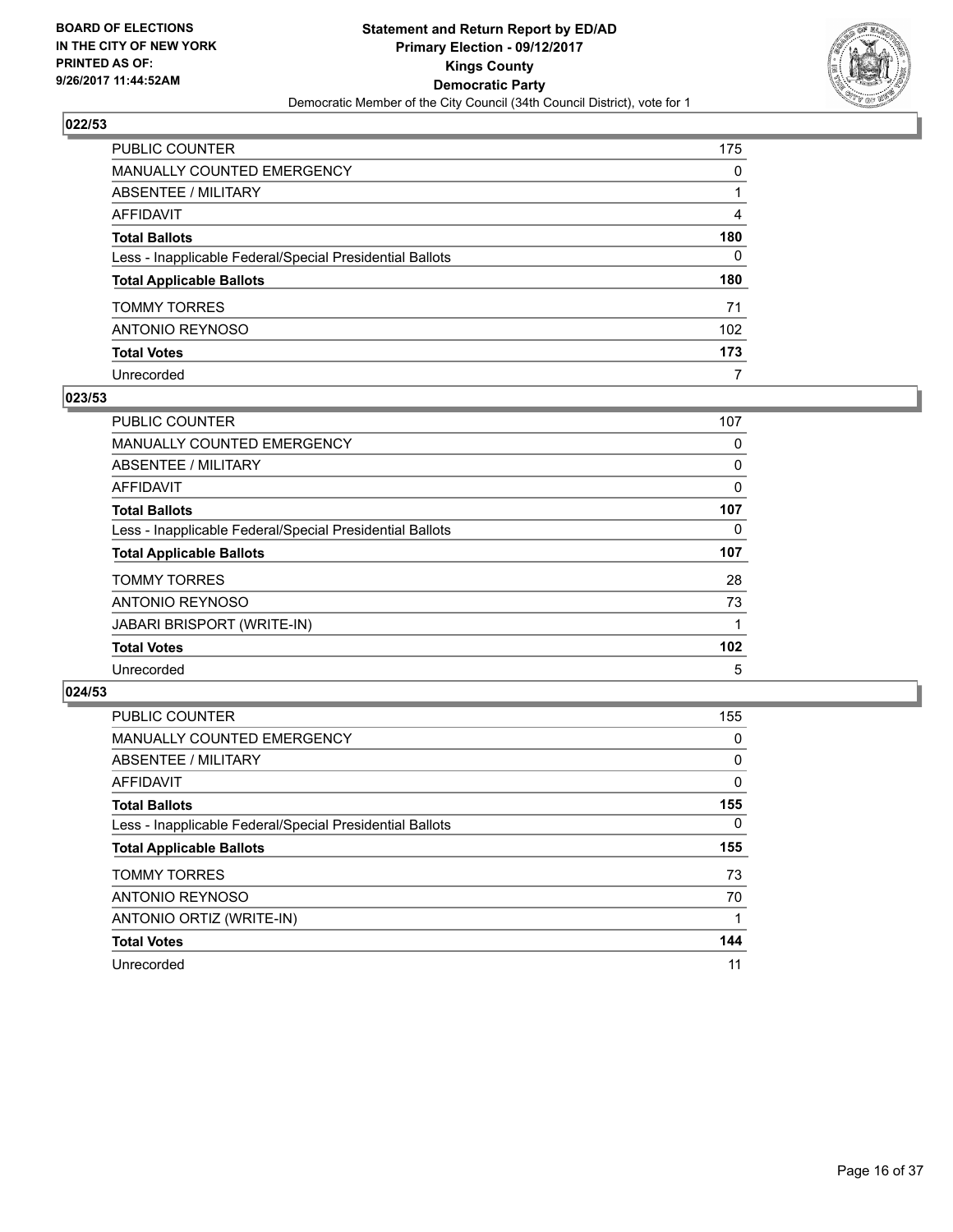

| <b>PUBLIC COUNTER</b>                                    | 260 |
|----------------------------------------------------------|-----|
| MANUALLY COUNTED EMERGENCY                               | 0   |
| ABSENTEE / MILITARY                                      | 10  |
| <b>AFFIDAVIT</b>                                         | 0   |
| <b>Total Ballots</b>                                     | 270 |
| Less - Inapplicable Federal/Special Presidential Ballots | 0   |
| <b>Total Applicable Ballots</b>                          | 270 |
| <b>TOMMY TORRES</b>                                      | 160 |
| ANTONIO REYNOSO                                          | 97  |
| DAVID SUN (WRITE-IN)                                     |     |
| UNATTRIBUTABLE WRITE-IN (WRITE-IN)                       |     |
| <b>Total Votes</b>                                       | 259 |
| Unrecorded                                               | 11  |

## **026/53**

| <b>PUBLIC COUNTER</b>                                    | 115 |
|----------------------------------------------------------|-----|
| <b>MANUALLY COUNTED EMERGENCY</b>                        | 0   |
| ABSENTEE / MILITARY                                      |     |
| <b>AFFIDAVIT</b>                                         | 0   |
| <b>Total Ballots</b>                                     | 116 |
| Less - Inapplicable Federal/Special Presidential Ballots | 0   |
| <b>Total Applicable Ballots</b>                          | 116 |
| <b>TOMMY TORRES</b>                                      | 80  |
| <b>ANTONIO REYNOSO</b>                                   | 30  |
| <b>Total Votes</b>                                       | 110 |
| Unrecorded                                               | 6   |

| <b>PUBLIC COUNTER</b>                                    | 136 |
|----------------------------------------------------------|-----|
| MANUALLY COUNTED EMERGENCY                               | 0   |
| ABSENTEE / MILITARY                                      | 4   |
| AFFIDAVIT                                                |     |
| <b>Total Ballots</b>                                     | 141 |
| Less - Inapplicable Federal/Special Presidential Ballots | 0   |
| <b>Total Applicable Ballots</b>                          | 141 |
| <b>TOMMY TORRES</b>                                      | 63  |
| ANTONIO REYNOSO                                          | 66  |
| <b>Total Votes</b>                                       | 129 |
| Unrecorded                                               | 12  |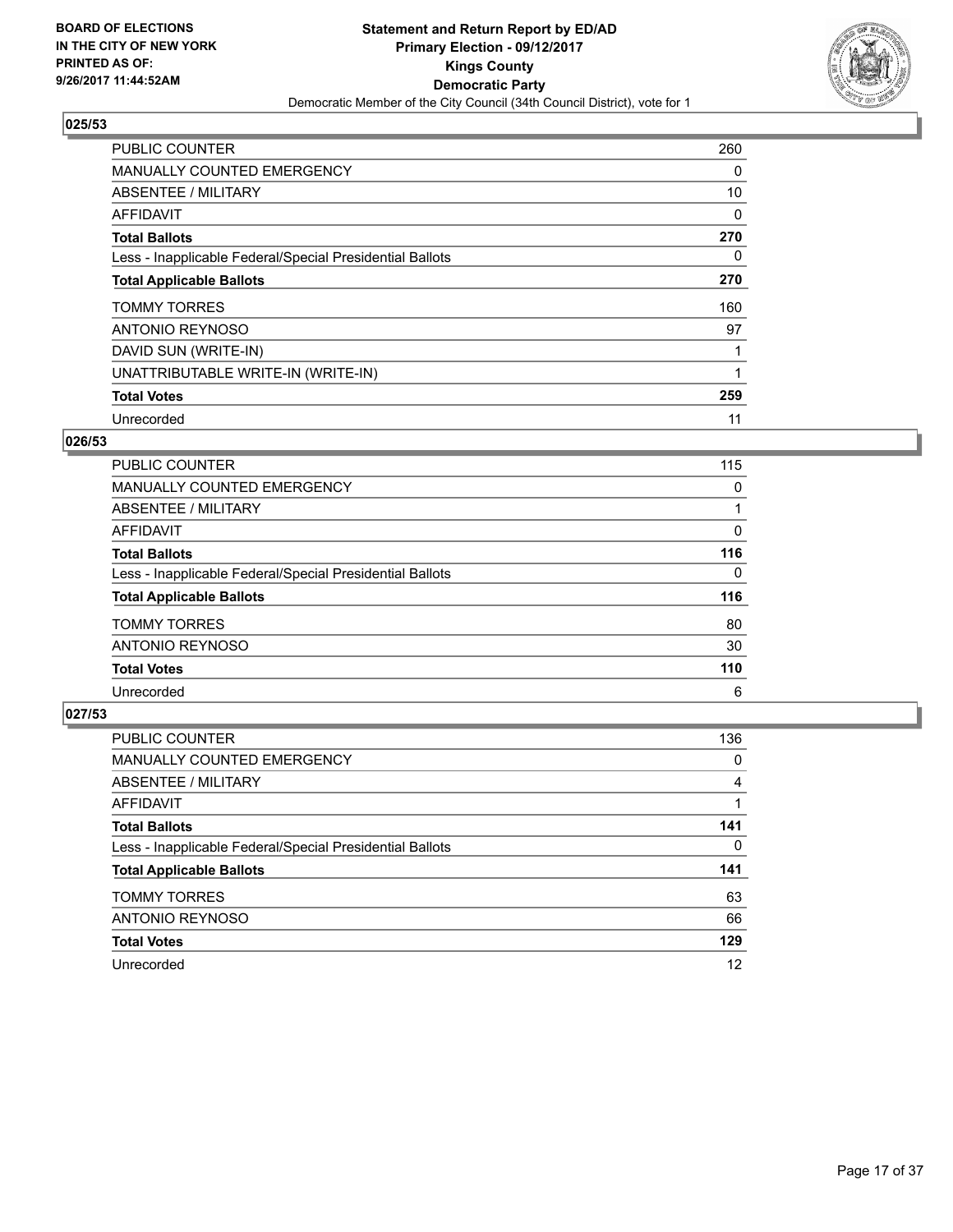

| PUBLIC COUNTER                                           | 113          |
|----------------------------------------------------------|--------------|
| MANUALLY COUNTED EMERGENCY                               | 0            |
| ABSENTEE / MILITARY                                      | 0            |
| AFFIDAVIT                                                | 0            |
| Total Ballots                                            | 113          |
| Less - Inapplicable Federal/Special Presidential Ballots | $\mathbf{0}$ |
| <b>Total Applicable Ballots</b>                          | 113          |
| TOMMY TORRES                                             | 49           |
| ANTONIO REYNOSO                                          | 61           |
| <b>Total Votes</b>                                       | 110          |
| Unrecorded                                               | 3            |

#### **029/53**

| PUBLIC COUNTER                                           | 75       |
|----------------------------------------------------------|----------|
| MANUALLY COUNTED EMERGENCY                               | 0        |
| ABSENTEE / MILITARY                                      | 0        |
| AFFIDAVIT                                                | 2        |
| <b>Total Ballots</b>                                     | 77       |
| Less - Inapplicable Federal/Special Presidential Ballots | $\Omega$ |
| <b>Total Applicable Ballots</b>                          | 77       |
| <b>TOMMY TORRES</b>                                      | 24       |
| ANTONIO REYNOSO                                          | 53       |
| <b>Total Votes</b>                                       | 77       |

| <b>PUBLIC COUNTER</b>                                    | 110   |
|----------------------------------------------------------|-------|
| MANUALLY COUNTED EMERGENCY                               | 0     |
| ABSENTEE / MILITARY                                      | 0     |
| AFFIDAVIT                                                | 2     |
| <b>Total Ballots</b>                                     | $112$ |
| Less - Inapplicable Federal/Special Presidential Ballots | 0     |
| <b>Total Applicable Ballots</b>                          | 112   |
| <b>TOMMY TORRES</b>                                      | 25    |
| ANTONIO REYNOSO                                          | 80    |
| <b>Total Votes</b>                                       | 105   |
| Unrecorded                                               | 7     |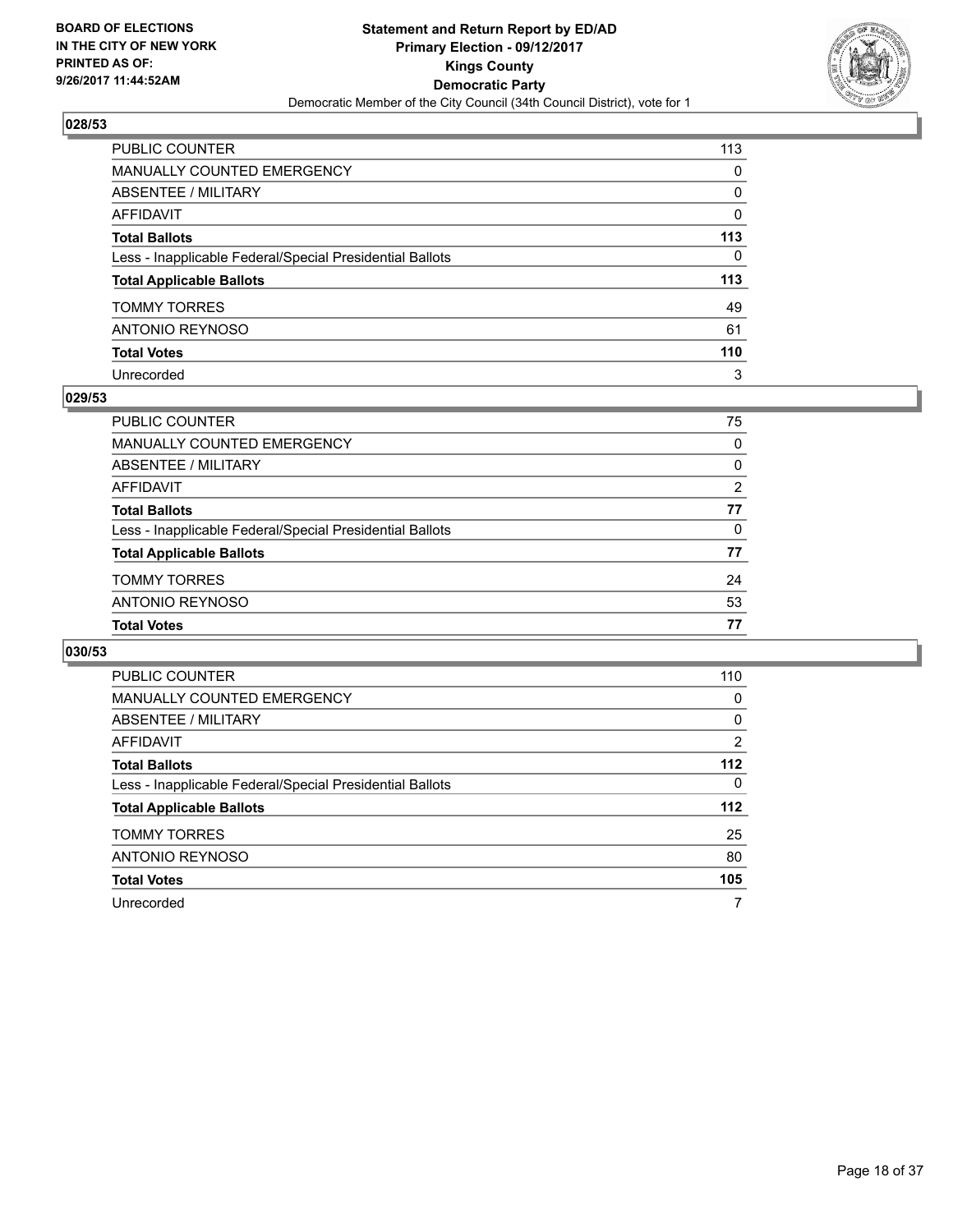

| PUBLIC COUNTER                                           | 216 |
|----------------------------------------------------------|-----|
| <b>MANUALLY COUNTED EMERGENCY</b>                        | 0   |
| <b>ABSENTEE / MILITARY</b>                               | 0   |
| <b>AFFIDAVIT</b>                                         | 0   |
| <b>Total Ballots</b>                                     | 216 |
| Less - Inapplicable Federal/Special Presidential Ballots | 0   |
| <b>Total Applicable Ballots</b>                          | 216 |
| <b>TOMMY TORRES</b>                                      | 105 |
| <b>ANTONIO REYNOSO</b>                                   | 103 |
| <b>Total Votes</b>                                       | 208 |
| Unrecorded                                               | 8   |

#### **032/53**

| PUBLIC COUNTER                                           | 132 |
|----------------------------------------------------------|-----|
| <b>MANUALLY COUNTED EMERGENCY</b>                        | 0   |
| ABSENTEE / MILITARY                                      |     |
| AFFIDAVIT                                                |     |
| <b>Total Ballots</b>                                     | 134 |
| Less - Inapplicable Federal/Special Presidential Ballots | 0   |
| <b>Total Applicable Ballots</b>                          | 134 |
| <b>TOMMY TORRES</b>                                      | 61  |
| ANTONIO REYNOSO                                          | 65  |
| <b>Total Votes</b>                                       | 126 |
| Unrecorded                                               | 8   |

| <b>PUBLIC COUNTER</b>                                    | 105 |
|----------------------------------------------------------|-----|
| MANUALLY COUNTED EMERGENCY                               | 0   |
| ABSENTEE / MILITARY                                      | 0   |
| AFFIDAVIT                                                | 0   |
| <b>Total Ballots</b>                                     | 105 |
| Less - Inapplicable Federal/Special Presidential Ballots | 0   |
|                                                          |     |
| <b>Total Applicable Ballots</b>                          | 105 |
| <b>TOMMY TORRES</b>                                      | 17  |
| ANTONIO REYNOSO                                          | 82  |
| <b>Total Votes</b>                                       | 99  |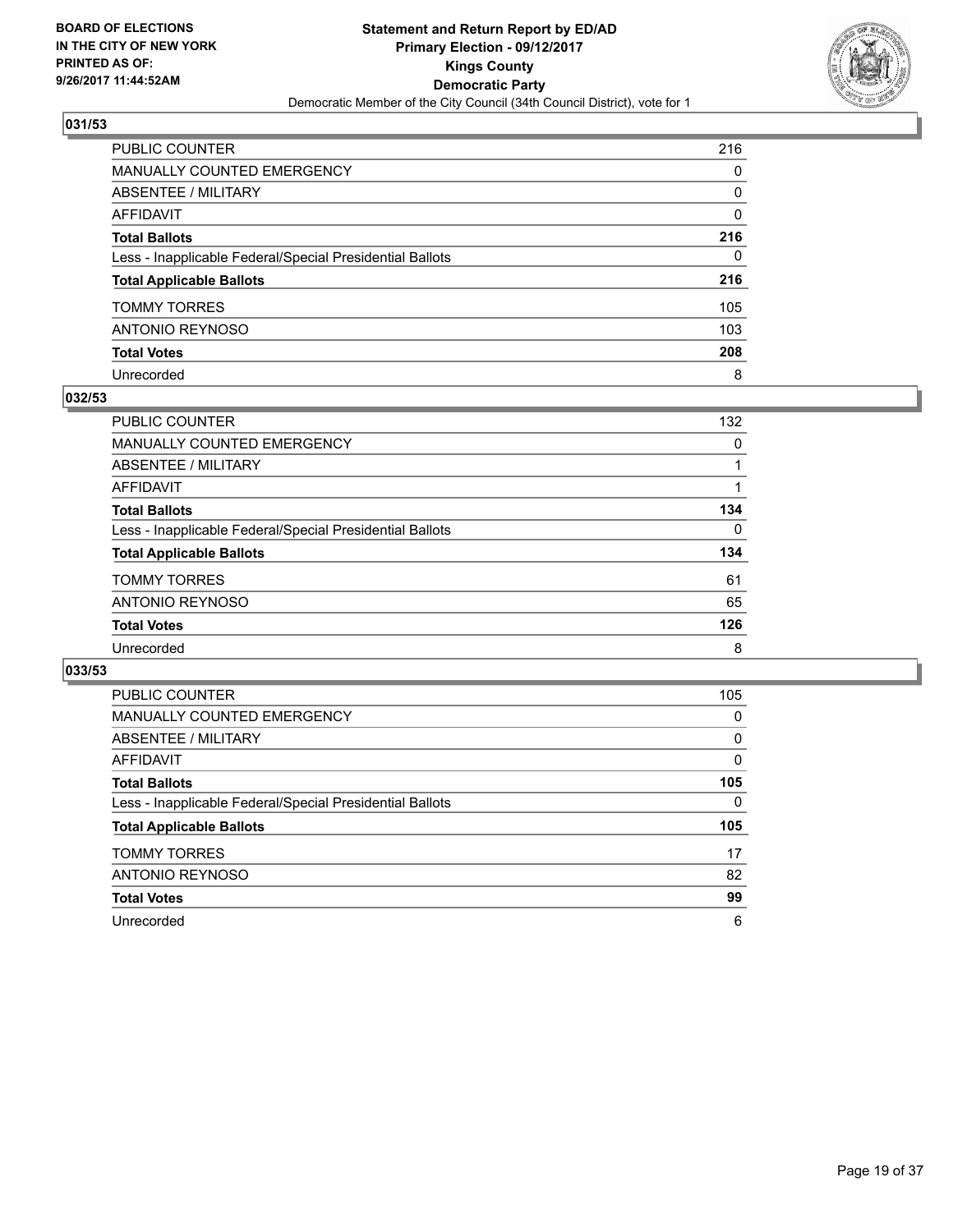

| PUBLIC COUNTER                                           | 95           |
|----------------------------------------------------------|--------------|
| MANUALLY COUNTED EMERGENCY                               | 0            |
| ABSENTEE / MILITARY                                      |              |
| AFFIDAVIT                                                | $\mathbf{0}$ |
| Total Ballots                                            | 96           |
| Less - Inapplicable Federal/Special Presidential Ballots | 0            |
| <b>Total Applicable Ballots</b>                          | 96           |
| TOMMY TORRES                                             | 22           |
| ANTONIO REYNOSO                                          | 65           |
| <b>Total Votes</b>                                       | 87           |
| Unrecorded                                               | 9            |

#### **035/53**

| <b>PUBLIC COUNTER</b>                                    | 99               |
|----------------------------------------------------------|------------------|
| MANUALLY COUNTED EMERGENCY                               | 0                |
| ABSENTEE / MILITARY                                      | 0                |
| AFFIDAVIT                                                | 3                |
| <b>Total Ballots</b>                                     | 102              |
| Less - Inapplicable Federal/Special Presidential Ballots | $\Omega$         |
| <b>Total Applicable Ballots</b>                          | 102 <sub>2</sub> |
| <b>TOMMY TORRES</b>                                      | 35               |
| ANTONIO REYNOSO                                          | 60               |
| <b>Total Votes</b>                                       | 95               |
| Unrecorded                                               | 7                |

| <b>PUBLIC COUNTER</b>                                    | 162            |
|----------------------------------------------------------|----------------|
| <b>MANUALLY COUNTED EMERGENCY</b>                        | 0              |
| ABSENTEE / MILITARY                                      | $\overline{2}$ |
| AFFIDAVIT                                                |                |
| <b>Total Ballots</b>                                     | 165            |
| Less - Inapplicable Federal/Special Presidential Ballots | 0              |
| <b>Total Applicable Ballots</b>                          | 165            |
| <b>TOMMY TORRES</b>                                      | 35             |
| ANTONIO REYNOSO                                          | 113            |
| <b>Total Votes</b>                                       | 148            |
| Unrecorded                                               | 17             |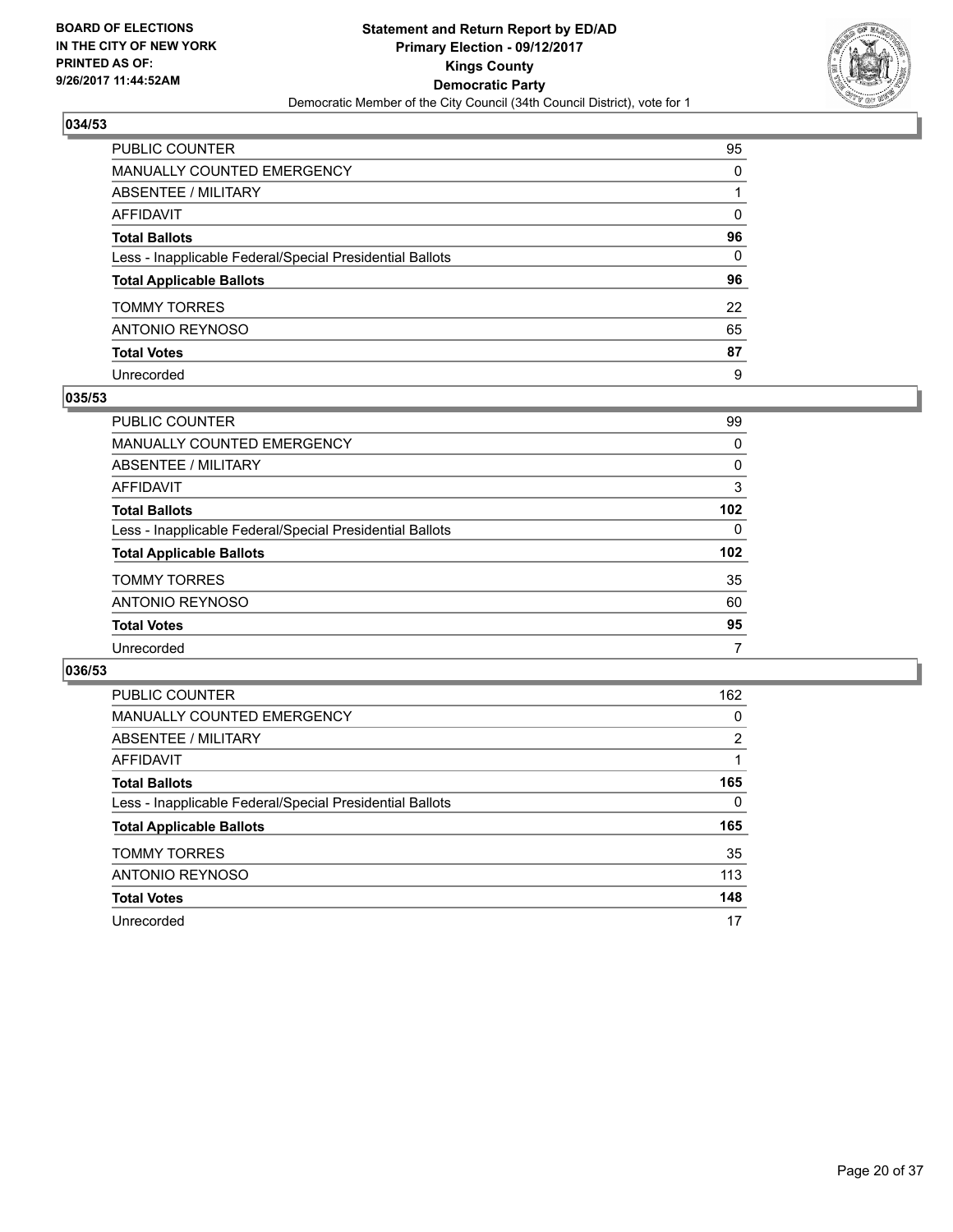

| PUBLIC COUNTER                                           | 119          |
|----------------------------------------------------------|--------------|
| MANUALLY COUNTED EMERGENCY                               | 0            |
| ABSENTEE / MILITARY                                      | 0            |
| AFFIDAVIT                                                |              |
| Total Ballots                                            | 120          |
| Less - Inapplicable Federal/Special Presidential Ballots | $\mathbf{0}$ |
| <b>Total Applicable Ballots</b>                          | 120          |
| TOMMY TORRES                                             | 30           |
| ANTONIO REYNOSO                                          | 82           |
| <b>Total Votes</b>                                       | 112          |
| Unrecorded                                               | 8            |

## **038/53**

| <b>PUBLIC COUNTER</b>                                    | 40 |
|----------------------------------------------------------|----|
| <b>MANUALLY COUNTED EMERGENCY</b>                        | 0  |
| ABSENTEE / MILITARY                                      | 0  |
| AFFIDAVIT                                                | 0  |
| <b>Total Ballots</b>                                     | 40 |
| Less - Inapplicable Federal/Special Presidential Ballots | 0  |
| <b>Total Applicable Ballots</b>                          | 40 |
| <b>TOMMY TORRES</b>                                      | 11 |
| ANTONIO REYNOSO                                          | 25 |
| UNATTRIBUTABLE WRITE-IN (WRITE-IN)                       |    |
| <b>Total Votes</b>                                       | 37 |
| Unrecorded                                               | 3  |

| <b>PUBLIC COUNTER</b>                                    | 126      |
|----------------------------------------------------------|----------|
| <b>MANUALLY COUNTED EMERGENCY</b>                        | 0        |
| ABSENTEE / MILITARY                                      |          |
| <b>AFFIDAVIT</b>                                         | 2        |
| <b>Total Ballots</b>                                     | 129      |
| Less - Inapplicable Federal/Special Presidential Ballots | $\Omega$ |
| <b>Total Applicable Ballots</b>                          | 129      |
| <b>TOMMY TORRES</b>                                      | 37       |
| <b>ANTONIO REYNOSO</b>                                   | 84       |
| UNATTRIBUTABLE WRITE-IN (WRITE-IN)                       |          |
| <b>Total Votes</b>                                       | 122      |
| Unrecorded                                               | 7        |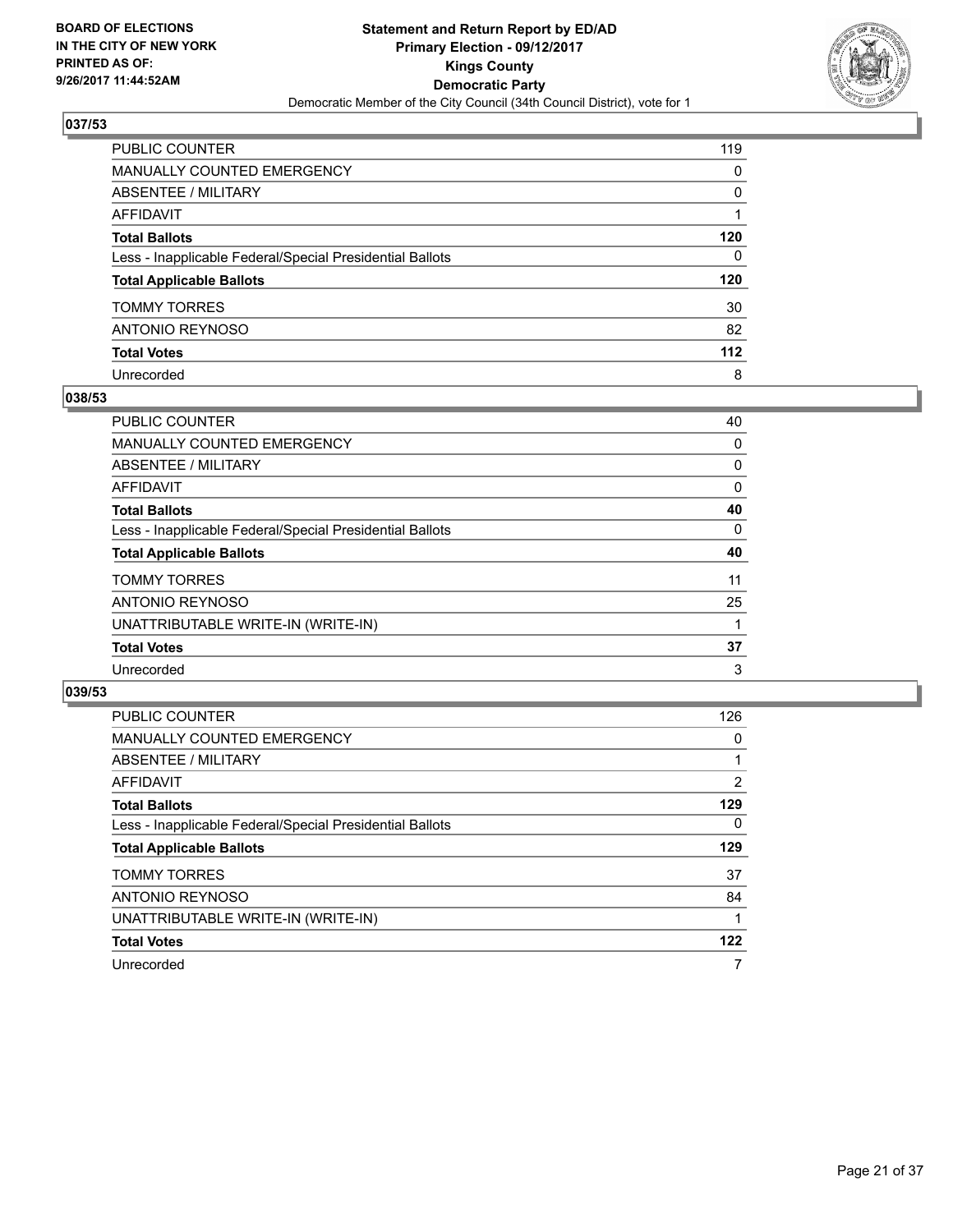

| PUBLIC COUNTER                                           | 57       |
|----------------------------------------------------------|----------|
| MANUALLY COUNTED EMERGENCY                               | 0        |
| ABSENTEE / MILITARY                                      | 0        |
| AFFIDAVIT                                                | $\Omega$ |
| Total Ballots                                            | 57       |
| Less - Inapplicable Federal/Special Presidential Ballots | 0        |
| <b>Total Applicable Ballots</b>                          | 57       |
| TOMMY TORRES                                             | 41       |
| ANTONIO REYNOSO                                          | 15       |
| <b>Total Votes</b>                                       | 56       |
| Unrecorded                                               |          |

#### **041/53**

| <b>PUBLIC COUNTER</b>                                    | 138 |
|----------------------------------------------------------|-----|
| <b>MANUALLY COUNTED EMERGENCY</b>                        | 0   |
| ABSENTEE / MILITARY                                      | 3   |
| AFFIDAVIT                                                | 0   |
| <b>Total Ballots</b>                                     | 141 |
| Less - Inapplicable Federal/Special Presidential Ballots | 0   |
| <b>Total Applicable Ballots</b>                          | 141 |
| <b>TOMMY TORRES</b>                                      | 68  |
| ANTONIO REYNOSO                                          | 62  |
| UNCOUNTED WRITE-IN PER STATUTE (WRITE-IN)                |     |
| <b>Total Votes</b>                                       | 131 |
| Unrecorded                                               | 10  |

| <b>PUBLIC COUNTER</b>                                    | 80 |
|----------------------------------------------------------|----|
| <b>MANUALLY COUNTED EMERGENCY</b>                        | 0  |
| ABSENTEE / MILITARY                                      |    |
| <b>AFFIDAVIT</b>                                         | 0  |
| <b>Total Ballots</b>                                     | 81 |
| Less - Inapplicable Federal/Special Presidential Ballots | 0  |
| <b>Total Applicable Ballots</b>                          | 81 |
| <b>TOMMY TORRES</b>                                      | 53 |
| <b>ANTONIO REYNOSO</b>                                   | 27 |
| <b>Total Votes</b>                                       | 80 |
| Unrecorded                                               | 1  |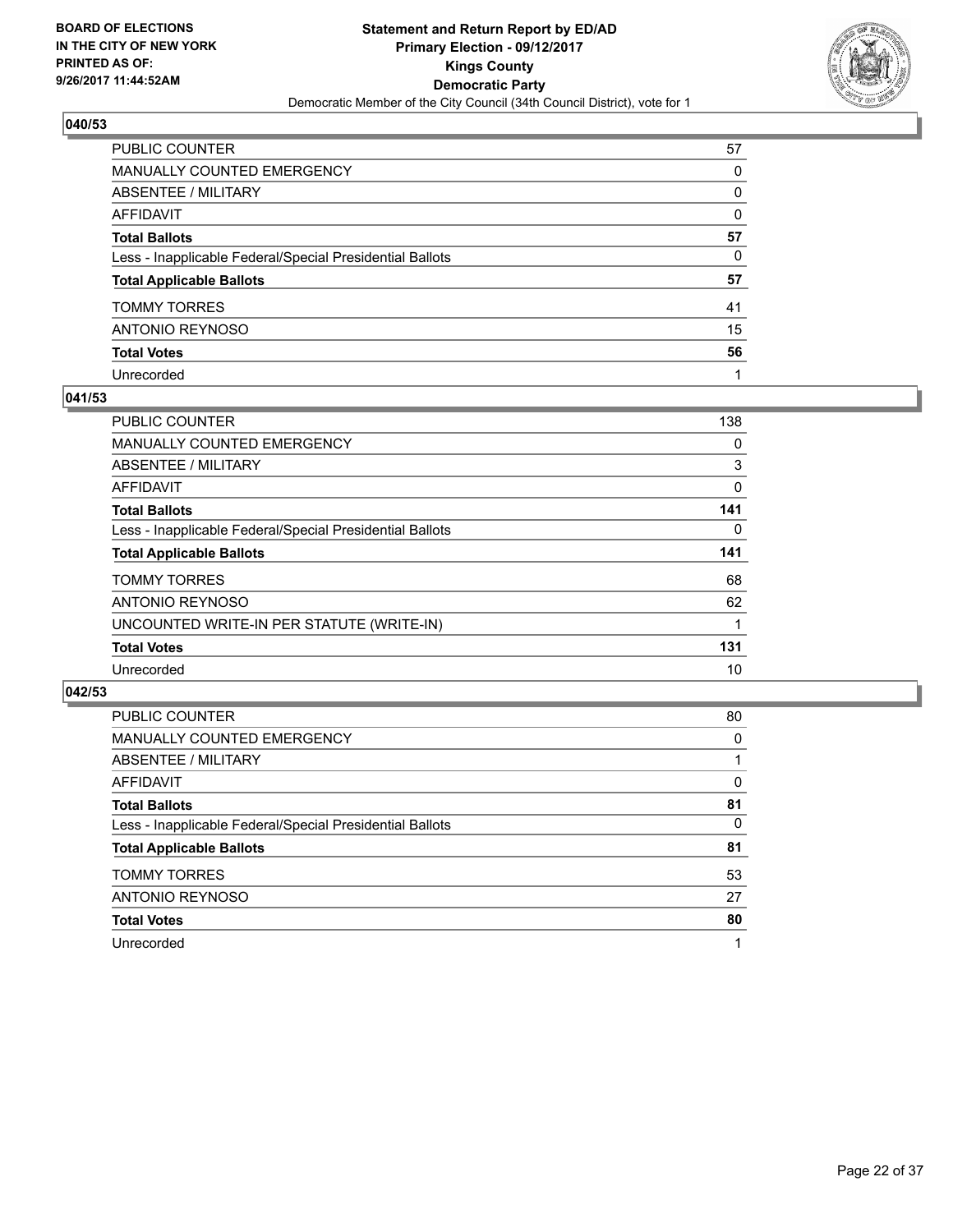

| PUBLIC COUNTER                                           | 122          |
|----------------------------------------------------------|--------------|
| <b>MANUALLY COUNTED EMERGENCY</b>                        | $\mathbf{0}$ |
| ABSENTEE / MILITARY                                      | 0            |
| <b>AFFIDAVIT</b>                                         | $\Omega$     |
| <b>Total Ballots</b>                                     | 122          |
| Less - Inapplicable Federal/Special Presidential Ballots | $\mathbf{0}$ |
| <b>Total Applicable Ballots</b>                          | 122          |
| <b>TOMMY TORRES</b>                                      | 66           |
| ANTONIO REYNOSO                                          | 52           |
| <b>Total Votes</b>                                       | 118          |
| Unrecorded                                               | 4            |

## **044/53**

| <b>PUBLIC COUNTER</b>                                    | 113            |
|----------------------------------------------------------|----------------|
| MANUALLY COUNTED EMERGENCY                               | 0              |
| ABSENTEE / MILITARY                                      | $\overline{2}$ |
| <b>AFFIDAVIT</b>                                         |                |
| <b>Total Ballots</b>                                     | 116            |
| Less - Inapplicable Federal/Special Presidential Ballots | 0              |
| <b>Total Applicable Ballots</b>                          | 116            |
| <b>TOMMY TORRES</b>                                      | 40             |
| ANTONIO REYNOSO                                          | 70             |
| UNATTRIBUTABLE WRITE-IN (WRITE-IN)                       |                |
| <b>Total Votes</b>                                       | 111            |
| Unrecorded                                               | 5              |

| <b>PUBLIC COUNTER</b>                                    | 188      |
|----------------------------------------------------------|----------|
| <b>MANUALLY COUNTED EMERGENCY</b>                        | 0        |
| ABSENTEE / MILITARY                                      |          |
| AFFIDAVIT                                                | 0        |
| <b>Total Ballots</b>                                     | 189      |
| Less - Inapplicable Federal/Special Presidential Ballots | $\Omega$ |
| <b>Total Applicable Ballots</b>                          | 189      |
| <b>TOMMY TORRES</b>                                      | 94       |
| ANTONIO REYNOSO                                          | 84       |
| <b>Total Votes</b>                                       | 178      |
| Unrecorded                                               | 11       |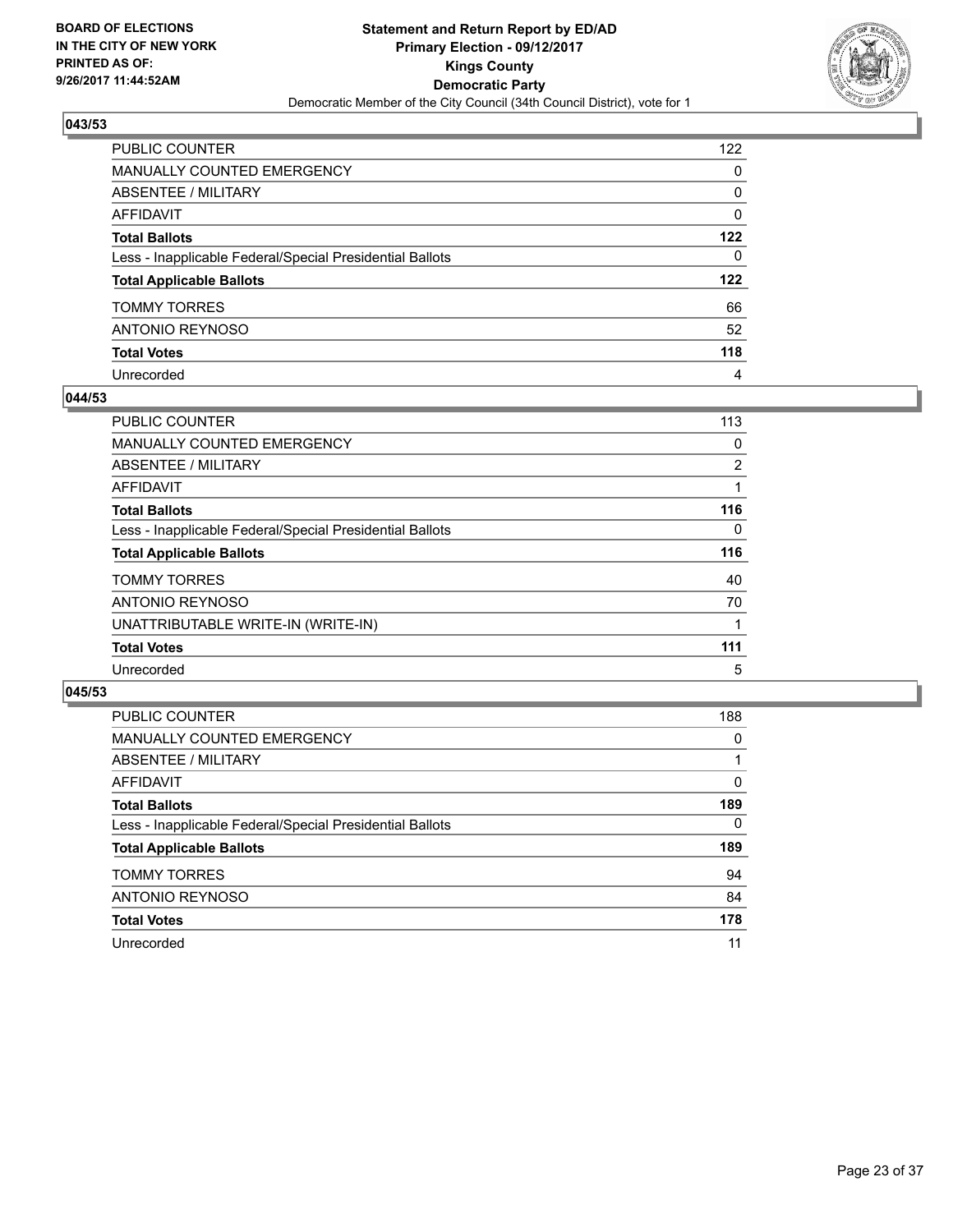

| PUBLIC COUNTER                                           | 128          |
|----------------------------------------------------------|--------------|
| <b>MANUALLY COUNTED EMERGENCY</b>                        | $\Omega$     |
| <b>ABSENTEE / MILITARY</b>                               |              |
| AFFIDAVIT                                                |              |
| <b>Total Ballots</b>                                     | 130          |
| Less - Inapplicable Federal/Special Presidential Ballots | $\mathbf{0}$ |
| <b>Total Applicable Ballots</b>                          | 130          |
| <b>TOMMY TORRES</b>                                      | 61           |
| ANTONIO REYNOSO                                          | 64           |
| <b>Total Votes</b>                                       | 125          |
| Unrecorded                                               | 5            |

#### **047/53**

| <b>PUBLIC COUNTER</b>                                    | 117 |
|----------------------------------------------------------|-----|
| <b>MANUALLY COUNTED EMERGENCY</b>                        | 0   |
| ABSENTEE / MILITARY                                      | 0   |
| AFFIDAVIT                                                |     |
| <b>Total Ballots</b>                                     | 118 |
| Less - Inapplicable Federal/Special Presidential Ballots | 0   |
| <b>Total Applicable Ballots</b>                          | 118 |
| <b>TOMMY TORRES</b>                                      | 41  |
| ANTONIO REYNOSO                                          | 72  |
| <b>Total Votes</b>                                       | 113 |
| Unrecorded                                               | 5   |

| <b>PUBLIC COUNTER</b>                                    | 69 |
|----------------------------------------------------------|----|
| <b>MANUALLY COUNTED EMERGENCY</b>                        | 0  |
| ABSENTEE / MILITARY                                      | 0  |
| <b>AFFIDAVIT</b>                                         | 3  |
| <b>Total Ballots</b>                                     | 72 |
| Less - Inapplicable Federal/Special Presidential Ballots | 0  |
| <b>Total Applicable Ballots</b>                          | 72 |
| <b>TOMMY TORRES</b>                                      | 23 |
| <b>ANTONIO REYNOSO</b>                                   | 43 |
| <b>Total Votes</b>                                       | 66 |
| Unrecorded                                               | 6  |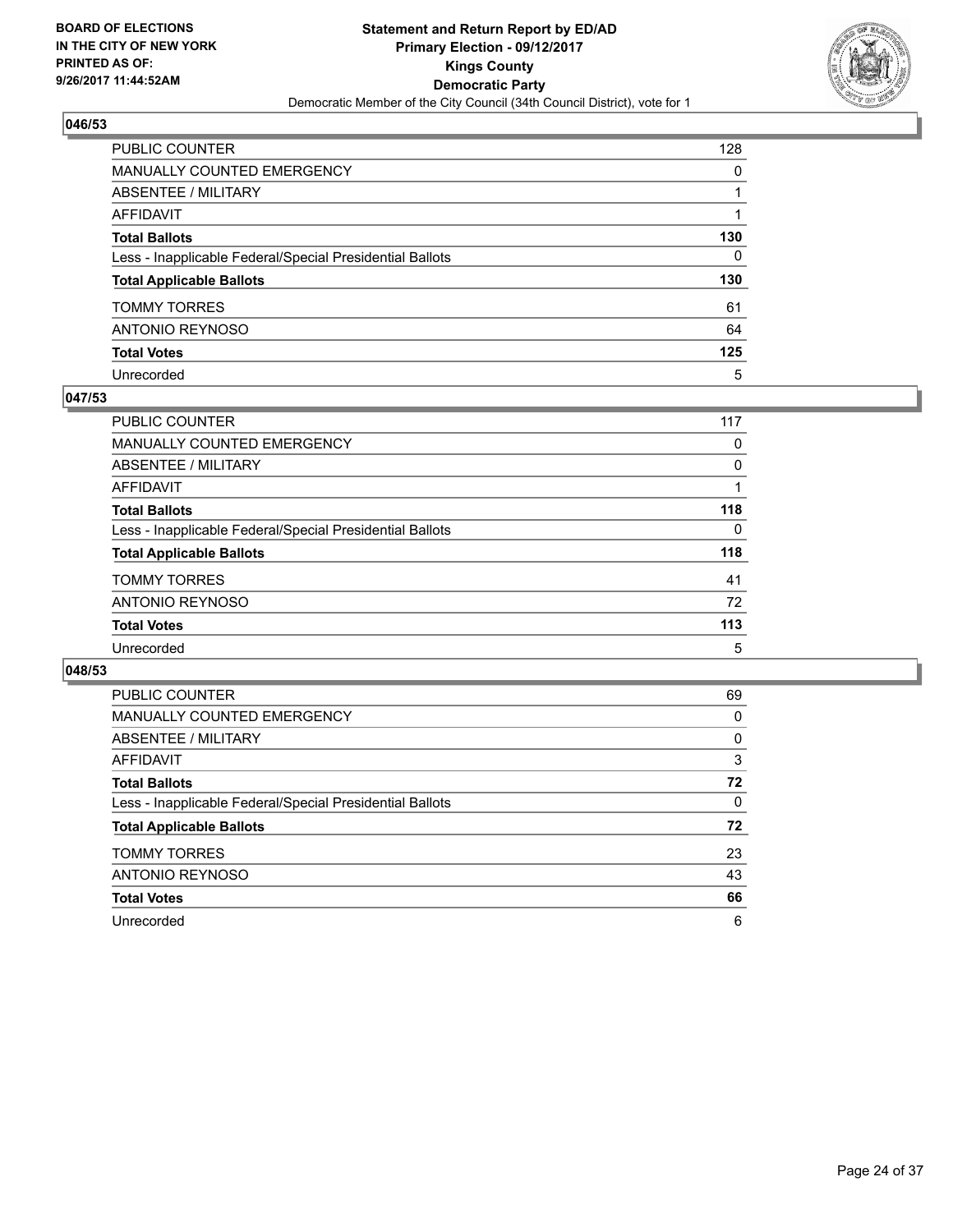

| PUBLIC COUNTER                                           | 96           |
|----------------------------------------------------------|--------------|
| MANUALLY COUNTED EMERGENCY                               | 0            |
| ABSENTEE / MILITARY                                      | 2            |
| AFFIDAVIT                                                | $\mathbf{0}$ |
| Total Ballots                                            | 98           |
| Less - Inapplicable Federal/Special Presidential Ballots | 0            |
| <b>Total Applicable Ballots</b>                          | 98           |
| TOMMY TORRES                                             | 56           |
| ANTONIO REYNOSO                                          | 36           |
| <b>Total Votes</b>                                       | 92           |
| Unrecorded                                               | 6            |

#### **052/53**

| <b>PUBLIC COUNTER</b>                                    | $\overline{2}$ |
|----------------------------------------------------------|----------------|
| MANUALLY COUNTED EMERGENCY                               | 0              |
| ABSENTEE / MILITARY                                      | 0              |
| AFFIDAVIT                                                | 2              |
| <b>Total Ballots</b>                                     | 4              |
| Less - Inapplicable Federal/Special Presidential Ballots | 0              |
| <b>Total Applicable Ballots</b>                          | 4              |
| <b>TOMMY TORRES</b>                                      | 0              |
| ANTONIO REYNOSO                                          | $\overline{2}$ |
| <b>Total Votes</b>                                       | $\mathbf{2}$   |
| Unrecorded                                               | $\overline{2}$ |
|                                                          |                |

| <b>PUBLIC COUNTER</b>                                    | 93 |
|----------------------------------------------------------|----|
| <b>MANUALLY COUNTED EMERGENCY</b>                        | 0  |
| ABSENTEE / MILITARY                                      | 0  |
| AFFIDAVIT                                                | 0  |
| <b>Total Ballots</b>                                     | 93 |
| Less - Inapplicable Federal/Special Presidential Ballots | 0  |
| <b>Total Applicable Ballots</b>                          | 93 |
| <b>TOMMY TORRES</b>                                      | 26 |
| <b>ANTONIO REYNOSO</b>                                   | 55 |
| <b>Total Votes</b>                                       | 81 |
| Unrecorded                                               | 12 |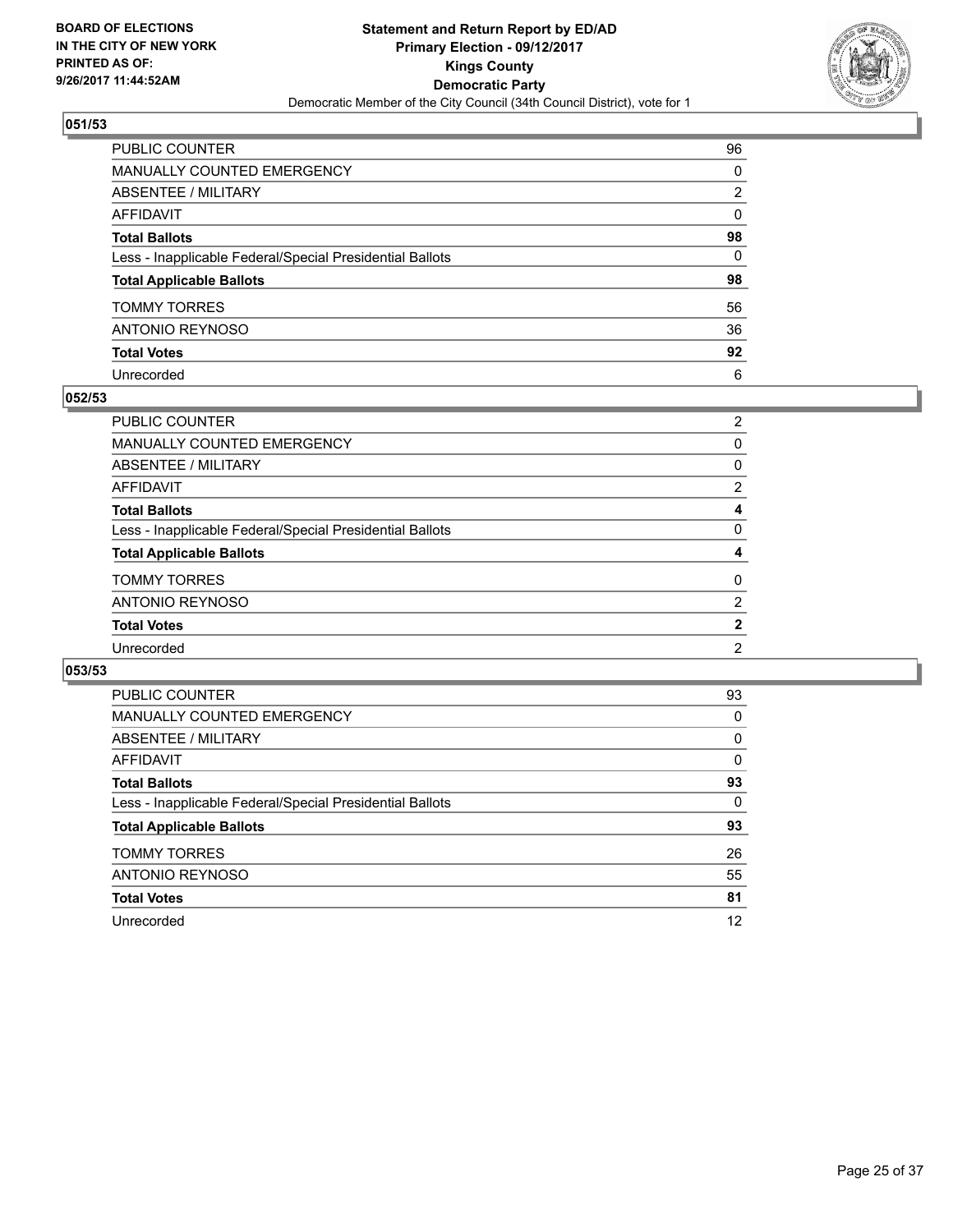

| PUBLIC COUNTER                                           | 117          |
|----------------------------------------------------------|--------------|
| <b>MANUALLY COUNTED EMERGENCY</b>                        | $\mathbf{0}$ |
| <b>ABSENTEE / MILITARY</b>                               | 2            |
| AFFIDAVIT                                                |              |
| <b>Total Ballots</b>                                     | 120          |
| Less - Inapplicable Federal/Special Presidential Ballots | $\mathbf{0}$ |
| <b>Total Applicable Ballots</b>                          | 120          |
| <b>TOMMY TORRES</b>                                      | 28           |
| ANTONIO REYNOSO                                          | 71           |
| <b>Total Votes</b>                                       | 99           |
| Unrecorded                                               | 21           |

#### **055/53**

| PUBLIC COUNTER                                           | 73 |
|----------------------------------------------------------|----|
| <b>MANUALLY COUNTED EMERGENCY</b>                        | 0  |
| ABSENTEE / MILITARY                                      | 0  |
| AFFIDAVIT                                                |    |
| <b>Total Ballots</b>                                     | 74 |
| Less - Inapplicable Federal/Special Presidential Ballots | 0  |
| <b>Total Applicable Ballots</b>                          | 74 |
| <b>TOMMY TORRES</b>                                      | 17 |
| ANTONIO REYNOSO                                          | 47 |
| <b>Total Votes</b>                                       | 64 |
| Unrecorded                                               | 10 |
|                                                          |    |

| PUBLIC COUNTER                                           | 87             |
|----------------------------------------------------------|----------------|
| <b>MANUALLY COUNTED EMERGENCY</b>                        | 0              |
| ABSENTEE / MILITARY                                      | $\overline{2}$ |
| <b>AFFIDAVIT</b>                                         | 2              |
| <b>Total Ballots</b>                                     | 91             |
| Less - Inapplicable Federal/Special Presidential Ballots | 0              |
| <b>Total Applicable Ballots</b>                          | 91             |
| <b>TOMMY TORRES</b>                                      | 24             |
| <b>ANTONIO REYNOSO</b>                                   | 57             |
| <b>Total Votes</b>                                       | 81             |
| Unrecorded                                               | 10             |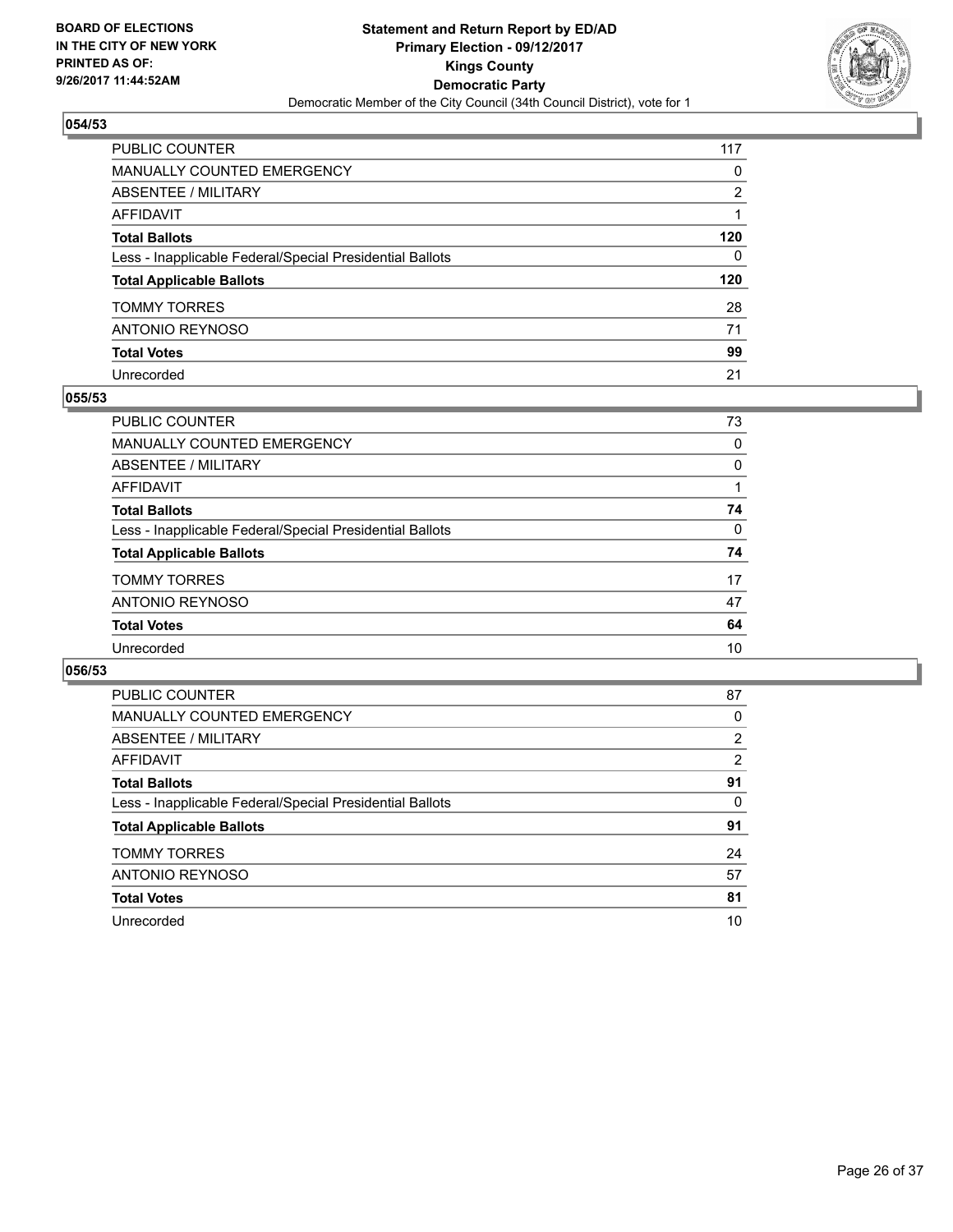

| PUBLIC COUNTER                                           | 90           |
|----------------------------------------------------------|--------------|
| MANUALLY COUNTED EMERGENCY                               | 0            |
| ABSENTEE / MILITARY                                      | 0            |
| AFFIDAVIT                                                | $\mathbf{0}$ |
| Total Ballots                                            | 90           |
| Less - Inapplicable Federal/Special Presidential Ballots | $\mathbf{0}$ |
| <b>Total Applicable Ballots</b>                          | 90           |
| TOMMY TORRES                                             | 31           |
| ANTONIO REYNOSO                                          | 55           |
| <b>Total Votes</b>                                       | 86           |
| Unrecorded                                               | 4            |

## **058/53**

| PUBLIC COUNTER                                           | 61 |
|----------------------------------------------------------|----|
| MANUALLY COUNTED EMERGENCY                               | 0  |
| ABSENTEE / MILITARY                                      | 0  |
| AFFIDAVIT                                                |    |
| <b>Total Ballots</b>                                     | 62 |
| Less - Inapplicable Federal/Special Presidential Ballots | 0  |
| <b>Total Applicable Ballots</b>                          | 62 |
| <b>TOMMY TORRES</b>                                      | 14 |
| ANTONIO REYNOSO                                          | 37 |
| <b>Total Votes</b>                                       | 51 |
| Unrecorded                                               | 11 |

| <b>PUBLIC COUNTER</b>                                    | 125 |
|----------------------------------------------------------|-----|
| <b>MANUALLY COUNTED EMERGENCY</b>                        | 0   |
| ABSENTEE / MILITARY                                      | 0   |
| AFFIDAVIT                                                |     |
| <b>Total Ballots</b>                                     | 126 |
| Less - Inapplicable Federal/Special Presidential Ballots | 0   |
| <b>Total Applicable Ballots</b>                          | 126 |
| <b>TOMMY TORRES</b>                                      | 36  |
|                                                          |     |
| ANTONIO REYNOSO                                          | 83  |
| <b>Total Votes</b>                                       | 119 |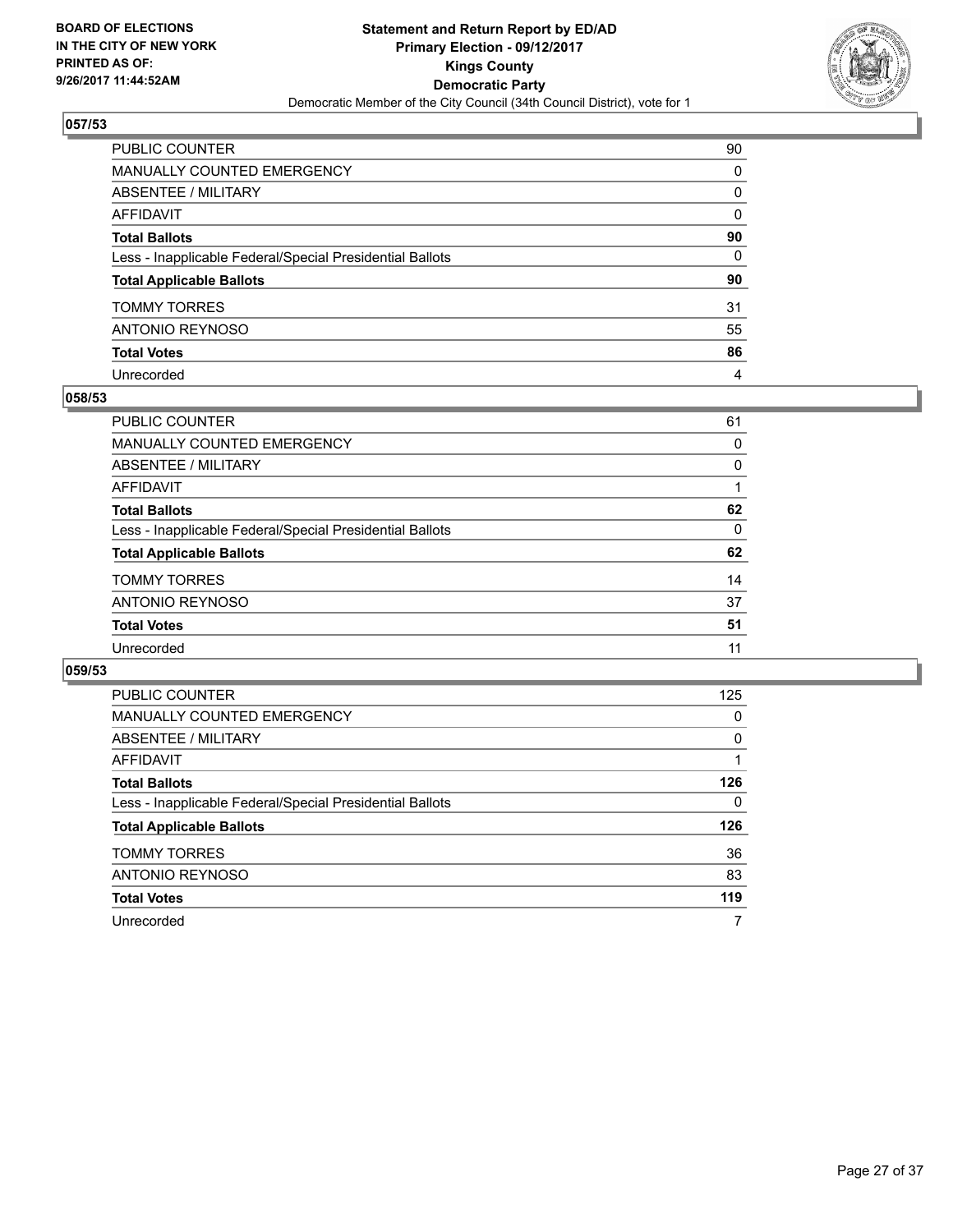

| PUBLIC COUNTER                                           | 140          |
|----------------------------------------------------------|--------------|
| <b>MANUALLY COUNTED EMERGENCY</b>                        | $\mathbf{0}$ |
| <b>ABSENTEE / MILITARY</b>                               |              |
| AFFIDAVIT                                                | 3            |
| <b>Total Ballots</b>                                     | 144          |
| Less - Inapplicable Federal/Special Presidential Ballots | $\mathbf{0}$ |
| <b>Total Applicable Ballots</b>                          | 144          |
| <b>TOMMY TORRES</b>                                      | 35           |
| ANTONIO REYNOSO                                          | 81           |
| <b>Total Votes</b>                                       | 116          |
| Unrecorded                                               | 28           |

## **061/53**

| PUBLIC COUNTER                                           | 94  |
|----------------------------------------------------------|-----|
| <b>MANUALLY COUNTED EMERGENCY</b>                        | 0   |
| ABSENTEE / MILITARY                                      | 9   |
| AFFIDAVIT                                                | 3   |
| <b>Total Ballots</b>                                     | 106 |
| Less - Inapplicable Federal/Special Presidential Ballots | 0   |
| <b>Total Applicable Ballots</b>                          | 106 |
| <b>TOMMY TORRES</b>                                      | 44  |
| ANTONIO REYNOSO                                          | 54  |
| <b>Total Votes</b>                                       | 98  |
| Unrecorded                                               | 8   |

| <b>PUBLIC COUNTER</b>                                    | 26 |
|----------------------------------------------------------|----|
| <b>MANUALLY COUNTED EMERGENCY</b>                        | 0  |
| ABSENTEE / MILITARY                                      |    |
| AFFIDAVIT                                                |    |
| <b>Total Ballots</b>                                     | 28 |
| Less - Inapplicable Federal/Special Presidential Ballots | 0  |
| <b>Total Applicable Ballots</b>                          | 28 |
| <b>TOMMY TORRES</b>                                      | 11 |
| ANTONIO REYNOSO                                          | 13 |
| <b>Total Votes</b>                                       | 24 |
| Unrecorded                                               | 4  |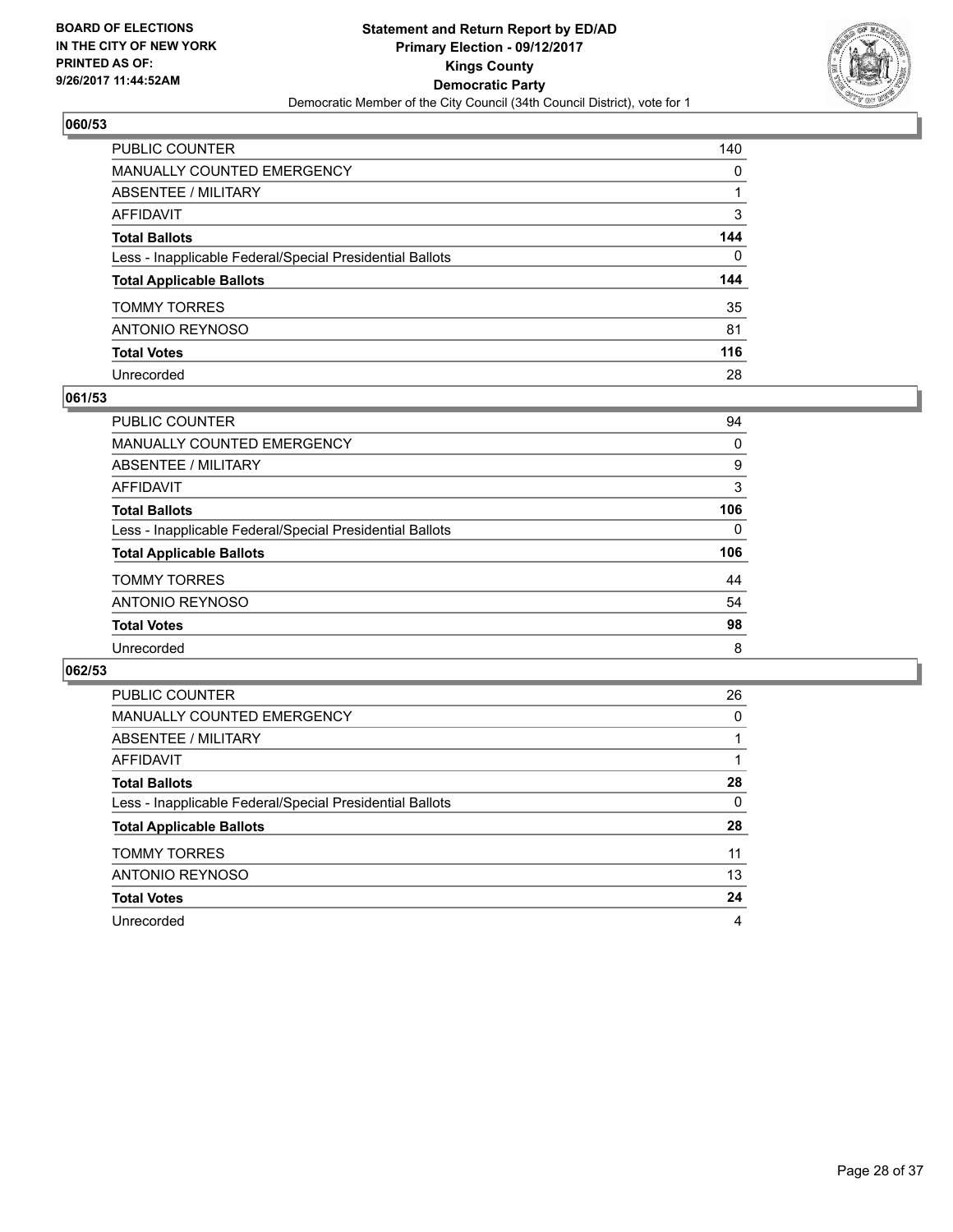

| PUBLIC COUNTER                                           | 51       |
|----------------------------------------------------------|----------|
| MANUALLY COUNTED EMERGENCY                               | 0        |
| ABSENTEE / MILITARY                                      | 0        |
| AFFIDAVIT                                                | $\Omega$ |
| Total Ballots                                            | 51       |
| Less - Inapplicable Federal/Special Presidential Ballots | 0        |
| <b>Total Applicable Ballots</b>                          | 51       |
| TOMMY TORRES                                             | 29       |
| ANTONIO REYNOSO                                          | 18       |
| <b>Total Votes</b>                                       | 47       |
| Unrecorded                                               | 4        |

#### **083/53**

| <b>PUBLIC COUNTER</b>                                    | 104 |
|----------------------------------------------------------|-----|
| <b>MANUALLY COUNTED EMERGENCY</b>                        | 0   |
| ABSENTEE / MILITARY                                      | 0   |
| AFFIDAVIT                                                | 2   |
| <b>Total Ballots</b>                                     | 106 |
| Less - Inapplicable Federal/Special Presidential Ballots | 0   |
| <b>Total Applicable Ballots</b>                          | 106 |
| <b>TOMMY TORRES</b>                                      | 29  |
| ANTONIO REYNOSO                                          | 71  |
| <b>Total Votes</b>                                       | 100 |
| Unrecorded                                               | 6   |

| <b>PUBLIC COUNTER</b>                                    | 135 |
|----------------------------------------------------------|-----|
| <b>MANUALLY COUNTED EMERGENCY</b>                        |     |
| ABSENTEE / MILITARY                                      | 0   |
| <b>AFFIDAVIT</b>                                         | 0   |
| <b>Total Ballots</b>                                     | 136 |
| Less - Inapplicable Federal/Special Presidential Ballots | 0   |
| <b>Total Applicable Ballots</b>                          | 136 |
| <b>TOMMY TORRES</b>                                      | 23  |
| <b>ANTONIO REYNOSO</b>                                   | 110 |
| <b>Total Votes</b>                                       | 133 |
| Unrecorded                                               | 3   |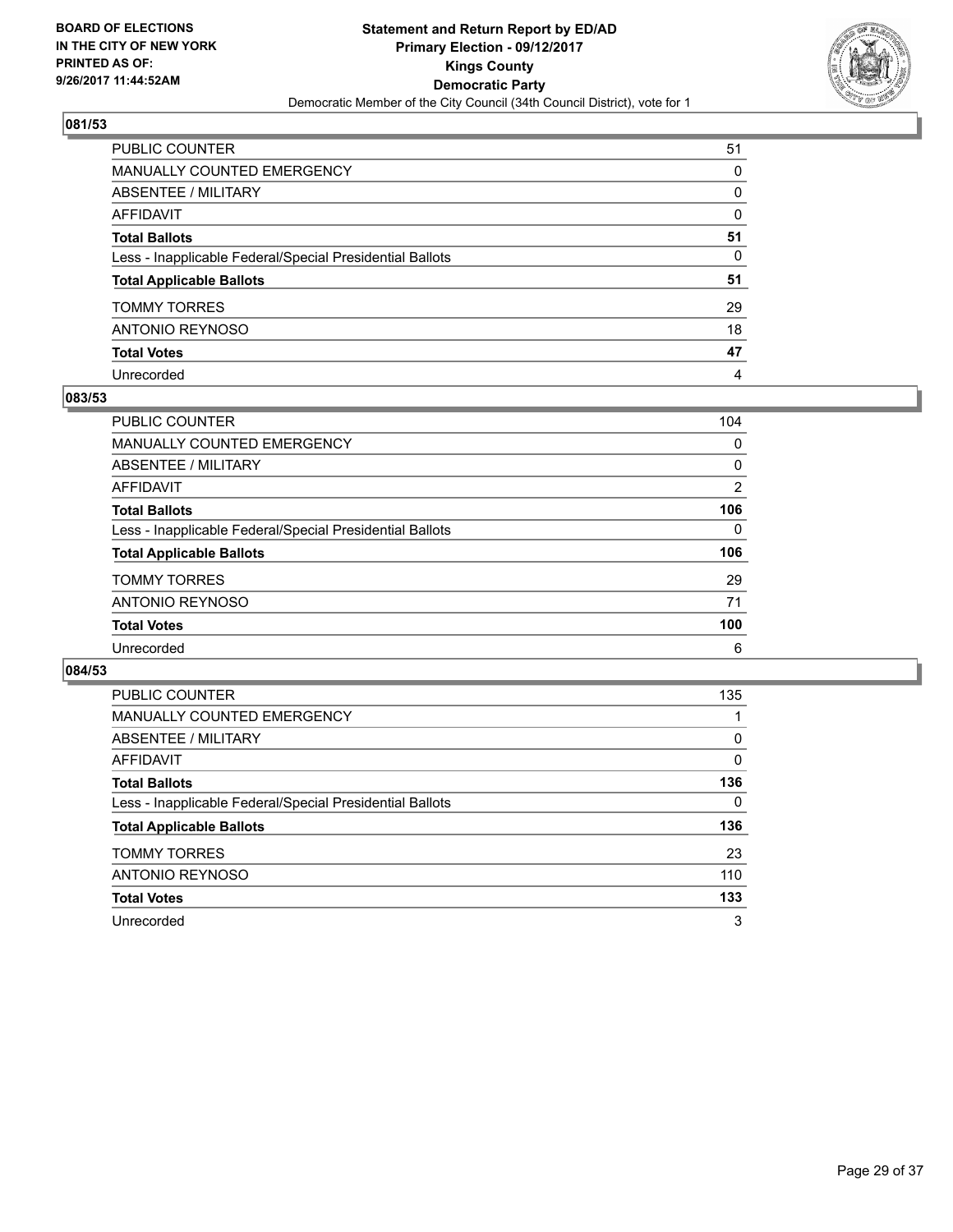

| PUBLIC COUNTER                                           | 103          |
|----------------------------------------------------------|--------------|
| <b>MANUALLY COUNTED EMERGENCY</b>                        | $\mathbf{0}$ |
| ABSENTEE / MILITARY                                      | 2            |
| AFFIDAVIT                                                | $\Omega$     |
| <b>Total Ballots</b>                                     | 105          |
| Less - Inapplicable Federal/Special Presidential Ballots | $\mathbf{0}$ |
| <b>Total Applicable Ballots</b>                          | 105          |
| <b>TOMMY TORRES</b>                                      | 50           |
| ANTONIO REYNOSO                                          | 49           |
| <b>Total Votes</b>                                       | 99           |
| Unrecorded                                               | 6            |

#### **086/53**

| <b>PUBLIC COUNTER</b>                                    | 128 |
|----------------------------------------------------------|-----|
| <b>MANUALLY COUNTED EMERGENCY</b>                        | 0   |
| ABSENTEE / MILITARY                                      |     |
| AFFIDAVIT                                                | 0   |
| <b>Total Ballots</b>                                     | 129 |
| Less - Inapplicable Federal/Special Presidential Ballots | 0   |
| <b>Total Applicable Ballots</b>                          | 129 |
| <b>TOMMY TORRES</b>                                      | 86  |
| ANTONIO REYNOSO                                          | 38  |
| <b>Total Votes</b>                                       | 124 |
| Unrecorded                                               | 5   |

| <b>PUBLIC COUNTER</b>                                    | 105 |
|----------------------------------------------------------|-----|
| <b>MANUALLY COUNTED EMERGENCY</b>                        | 0   |
| ABSENTEE / MILITARY                                      | 0   |
| <b>AFFIDAVIT</b>                                         | 0   |
| <b>Total Ballots</b>                                     | 105 |
| Less - Inapplicable Federal/Special Presidential Ballots | 0   |
| <b>Total Applicable Ballots</b>                          | 105 |
| <b>TOMMY TORRES</b>                                      | 32  |
| <b>ANTONIO REYNOSO</b>                                   | 68  |
|                                                          |     |
| <b>Total Votes</b>                                       | 100 |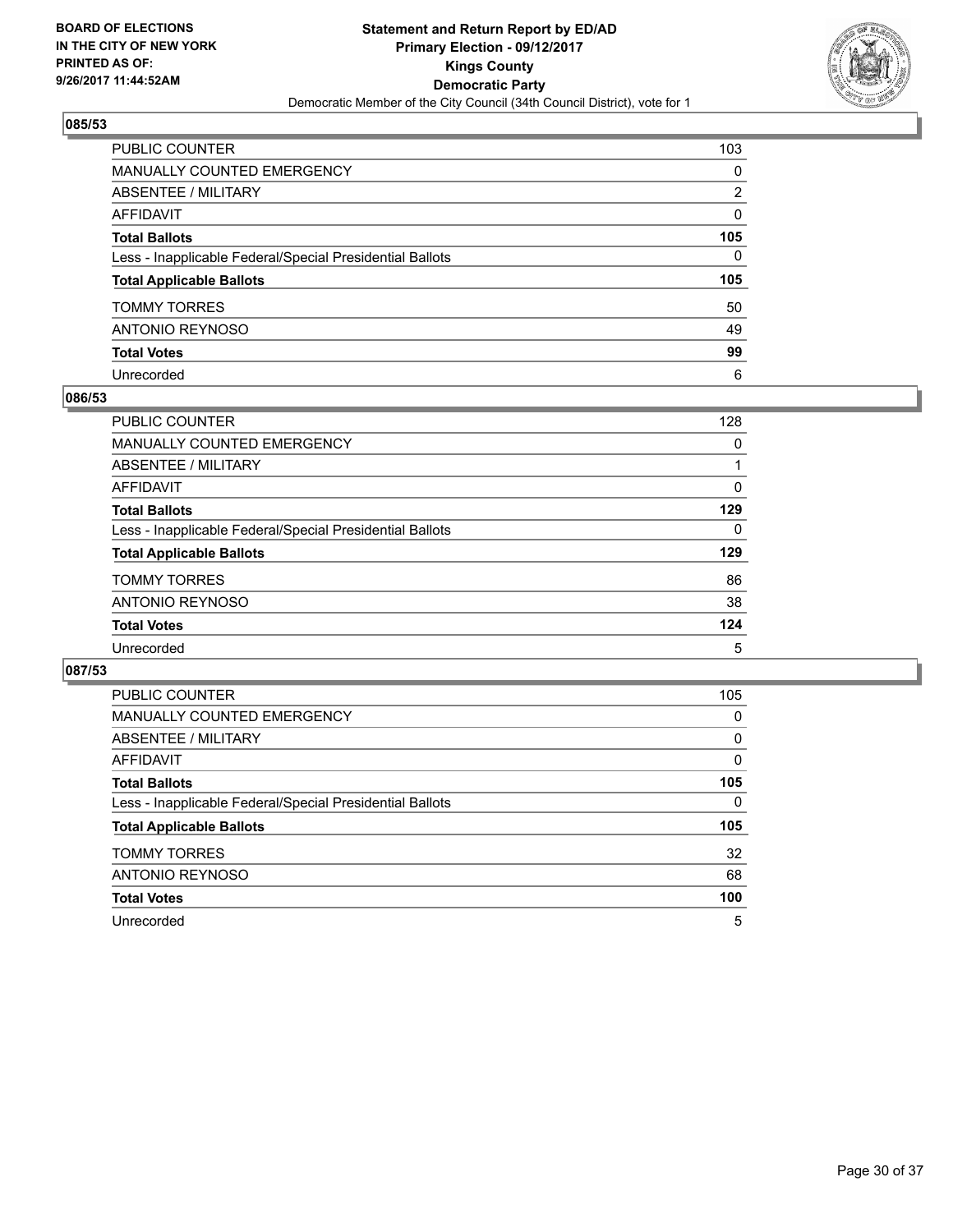

| <b>PUBLIC COUNTER</b>                                    | 71 |
|----------------------------------------------------------|----|
| <b>MANUALLY COUNTED EMERGENCY</b>                        | 0  |
| ABSENTEE / MILITARY                                      | 0  |
| AFFIDAVIT                                                | 4  |
| <b>Total Ballots</b>                                     | 75 |
| Less - Inapplicable Federal/Special Presidential Ballots | 0  |
| <b>Total Applicable Ballots</b>                          | 75 |
| <b>TOMMY TORRES</b>                                      | 26 |
| <b>ANTONIO REYNOSO</b>                                   | 40 |
| <b>Total Votes</b>                                       | 66 |
| Unrecorded                                               | 9  |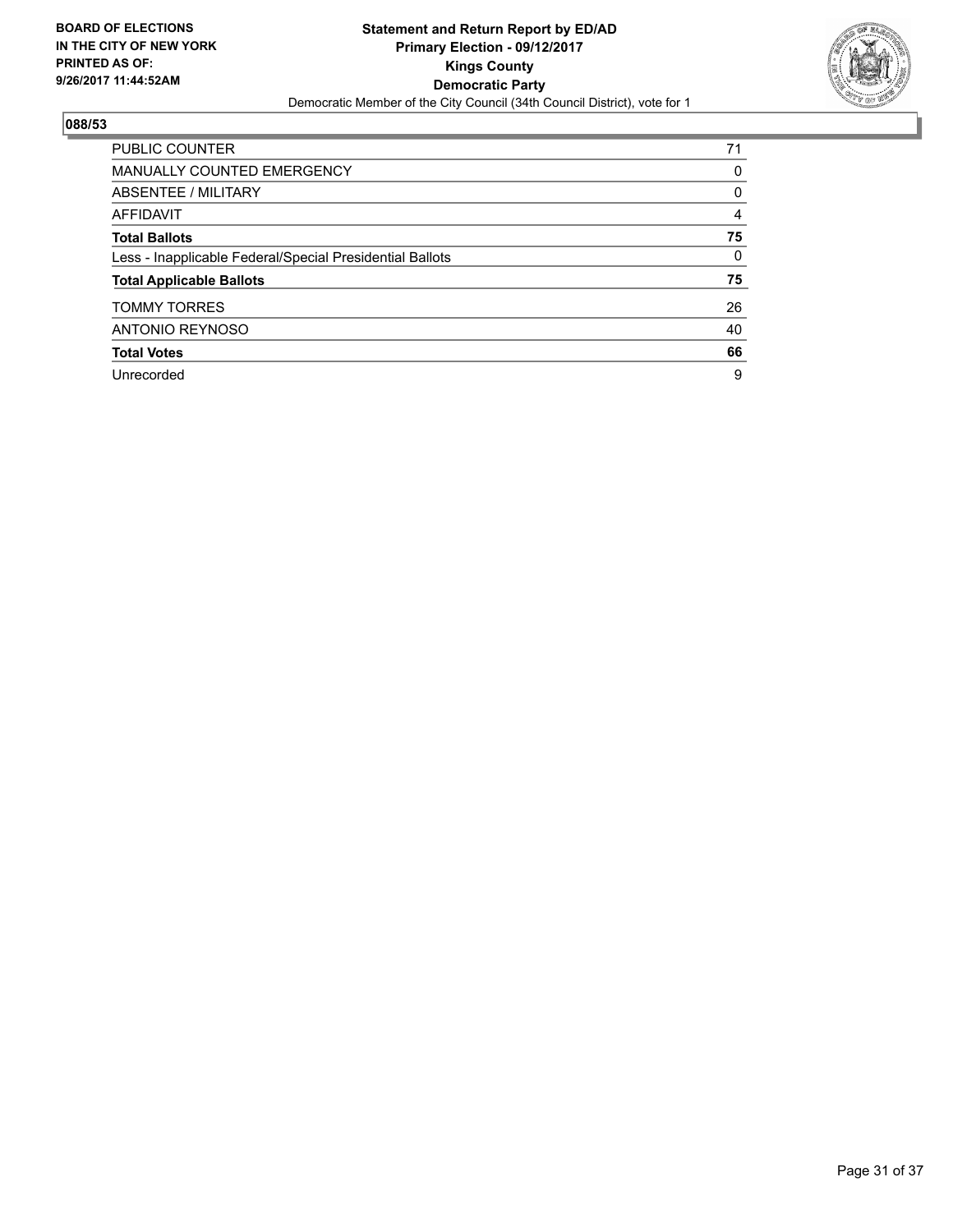

| PUBLIC COUNTER                                           | 74           |
|----------------------------------------------------------|--------------|
| <b>MANUALLY COUNTED EMERGENCY</b>                        | $\mathbf{0}$ |
| ABSENTEE / MILITARY                                      |              |
| <b>AFFIDAVIT</b>                                         |              |
| <b>Total Ballots</b>                                     | 76           |
| Less - Inapplicable Federal/Special Presidential Ballots | $\mathbf{0}$ |
| <b>Total Applicable Ballots</b>                          | 76           |
| <b>TOMMY TORRES</b>                                      | 29           |
| <b>ANTONIO REYNOSO</b>                                   | 40           |
| <b>Total Votes</b>                                       | 69           |
| Unrecorded                                               | 7            |

## **019/54**

| PUBLIC COUNTER                                           | 89 |
|----------------------------------------------------------|----|
| MANUALLY COUNTED EMERGENCY                               | 0  |
| ABSENTEE / MILITARY                                      |    |
| AFFIDAVIT                                                | 2  |
| <b>Total Ballots</b>                                     | 92 |
| Less - Inapplicable Federal/Special Presidential Ballots | 0  |
| <b>Total Applicable Ballots</b>                          | 92 |
| <b>TOMMY TORRES</b>                                      | 18 |
| ANTONIO REYNOSO                                          | 63 |
| <b>Total Votes</b>                                       | 81 |
| Unrecorded                                               | 11 |
|                                                          |    |

| <b>PUBLIC COUNTER</b>                                    | 93 |
|----------------------------------------------------------|----|
| <b>MANUALLY COUNTED EMERGENCY</b>                        | 0  |
| ABSENTEE / MILITARY                                      |    |
| AFFIDAVIT                                                | 3  |
| <b>Total Ballots</b>                                     | 97 |
| Less - Inapplicable Federal/Special Presidential Ballots | 0  |
| <b>Total Applicable Ballots</b>                          | 97 |
| <b>TOMMY TORRES</b>                                      | 37 |
| ANTONIO REYNOSO                                          | 53 |
| <b>Total Votes</b>                                       | 90 |
| Unrecorded                                               |    |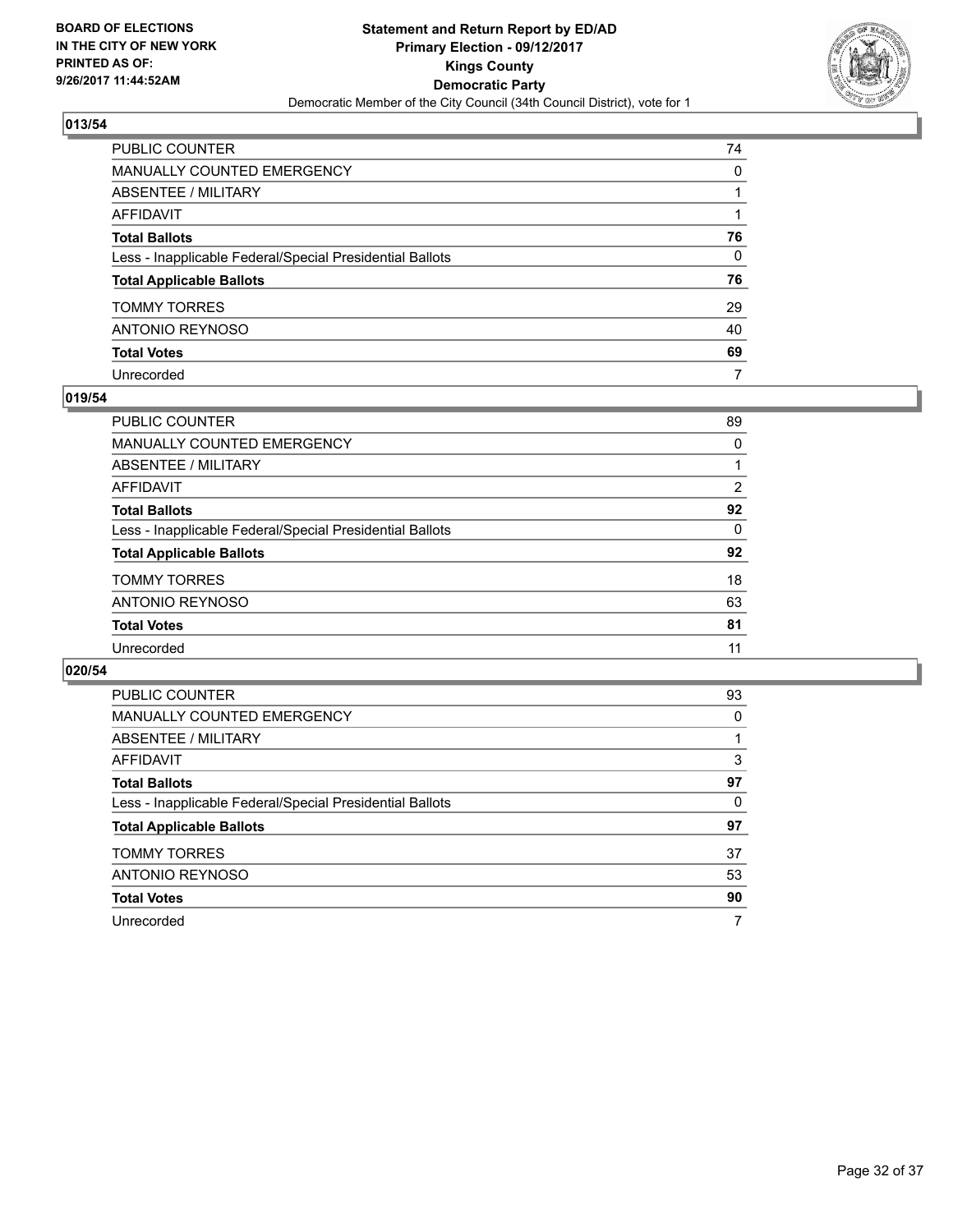

| PUBLIC COUNTER                                           | 129          |
|----------------------------------------------------------|--------------|
| <b>MANUALLY COUNTED EMERGENCY</b>                        | $\mathbf{0}$ |
| <b>ABSENTEE / MILITARY</b>                               |              |
| AFFIDAVIT                                                | $\Omega$     |
| <b>Total Ballots</b>                                     | 130          |
| Less - Inapplicable Federal/Special Presidential Ballots | $\mathbf{0}$ |
| <b>Total Applicable Ballots</b>                          | 130          |
| <b>TOMMY TORRES</b>                                      | 38           |
| ANTONIO REYNOSO                                          | 70           |
| <b>Total Votes</b>                                       | 108          |
| Unrecorded                                               | 22           |

#### **022/54**

| PUBLIC COUNTER                                           | 43       |
|----------------------------------------------------------|----------|
| MANUALLY COUNTED EMERGENCY                               | 0        |
| ABSENTEE / MILITARY                                      | 0        |
| AFFIDAVIT                                                |          |
| <b>Total Ballots</b>                                     | 44       |
| Less - Inapplicable Federal/Special Presidential Ballots | $\Omega$ |
| <b>Total Applicable Ballots</b>                          | 44       |
| <b>TOMMY TORRES</b>                                      | 12       |
| ANTONIO REYNOSO                                          | 31       |
| <b>Total Votes</b>                                       | 43       |
| Unrecorded                                               |          |

| <b>PUBLIC COUNTER</b>                                    | 75             |
|----------------------------------------------------------|----------------|
| <b>MANUALLY COUNTED EMERGENCY</b>                        | 0              |
| ABSENTEE / MILITARY                                      | $\overline{2}$ |
| AFFIDAVIT                                                |                |
| <b>Total Ballots</b>                                     | 78             |
| Less - Inapplicable Federal/Special Presidential Ballots | 0              |
| <b>Total Applicable Ballots</b>                          | 78             |
| <b>TOMMY TORRES</b>                                      | 25             |
| <b>ANTONIO REYNOSO</b>                                   | 41             |
| <b>Total Votes</b>                                       | 66             |
| Unrecorded                                               | 12             |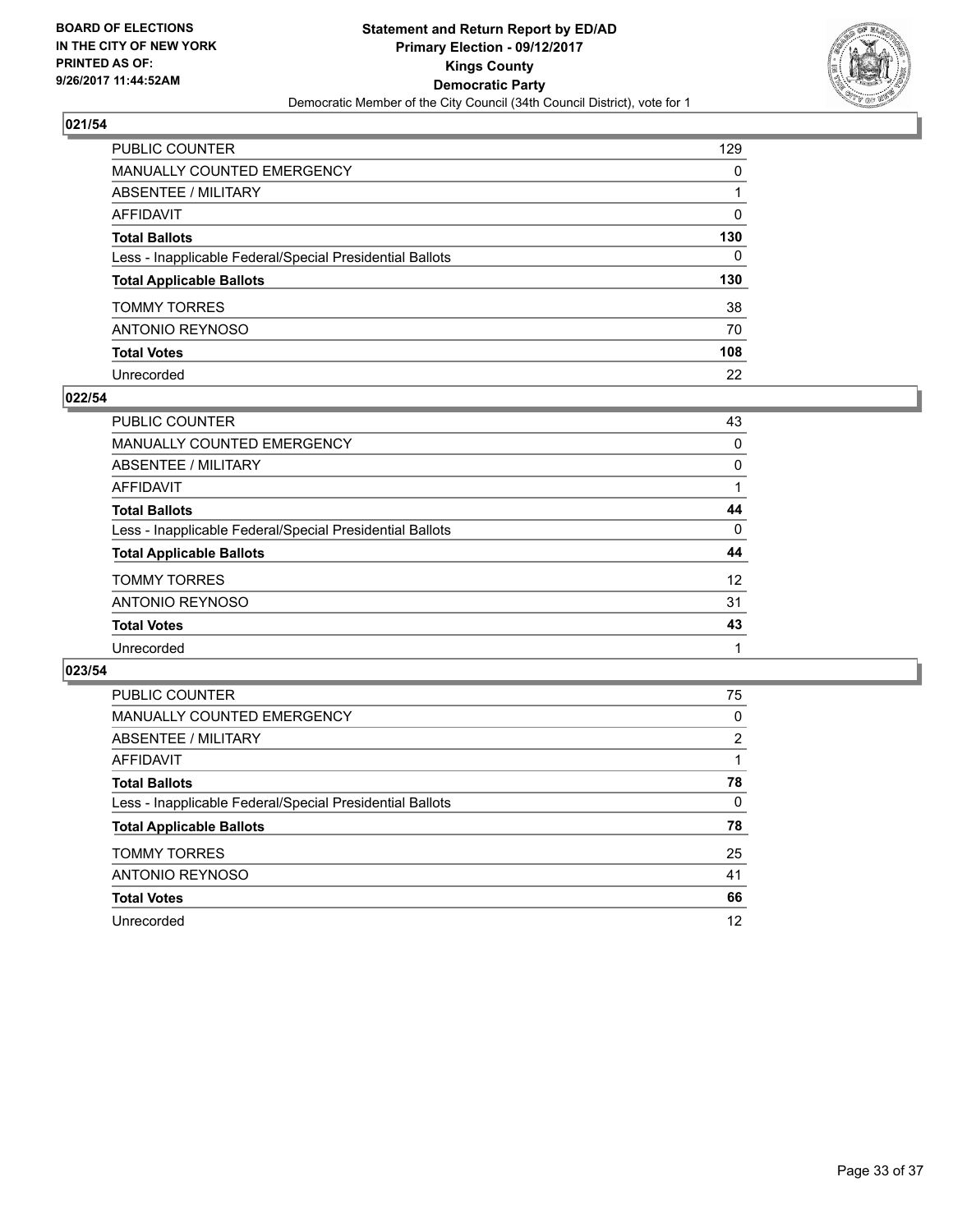

| PUBLIC COUNTER                                           | 69           |
|----------------------------------------------------------|--------------|
| <b>MANUALLY COUNTED EMERGENCY</b>                        | $\mathbf{0}$ |
| ABSENTEE / MILITARY                                      | 0            |
| AFFIDAVIT                                                | $\Omega$     |
| <b>Total Ballots</b>                                     | 69           |
| Less - Inapplicable Federal/Special Presidential Ballots | $\mathbf{0}$ |
| <b>Total Applicable Ballots</b>                          | 69           |
| <b>TOMMY TORRES</b>                                      | 20           |
| <b>ANTONIO REYNOSO</b>                                   | 45           |
| <b>Total Votes</b>                                       | 65           |
| Unrecorded                                               | 4            |

## **025/54**

| <b>PUBLIC COUNTER</b>                                    | 108      |
|----------------------------------------------------------|----------|
| <b>MANUALLY COUNTED EMERGENCY</b>                        | 0        |
| ABSENTEE / MILITARY                                      |          |
| AFFIDAVIT                                                |          |
| <b>Total Ballots</b>                                     | 110      |
| Less - Inapplicable Federal/Special Presidential Ballots | $\Omega$ |
| <b>Total Applicable Ballots</b>                          | 110      |
| <b>TOMMY TORRES</b>                                      | 24       |
| ANTONIO REYNOSO                                          | 78       |
| <b>Total Votes</b>                                       | 102      |
| Unrecorded                                               | 8        |

| <b>PUBLIC COUNTER</b>                                    | 69 |
|----------------------------------------------------------|----|
| <b>MANUALLY COUNTED EMERGENCY</b>                        | 0  |
| ABSENTEE / MILITARY                                      |    |
| <b>AFFIDAVIT</b>                                         | 0  |
| <b>Total Ballots</b>                                     | 70 |
| Less - Inapplicable Federal/Special Presidential Ballots | 0  |
| <b>Total Applicable Ballots</b>                          | 70 |
| <b>TOMMY TORRES</b>                                      | 9  |
| <b>ANTONIO REYNOSO</b>                                   | 45 |
| <b>Total Votes</b>                                       | 54 |
| Unrecorded                                               | 16 |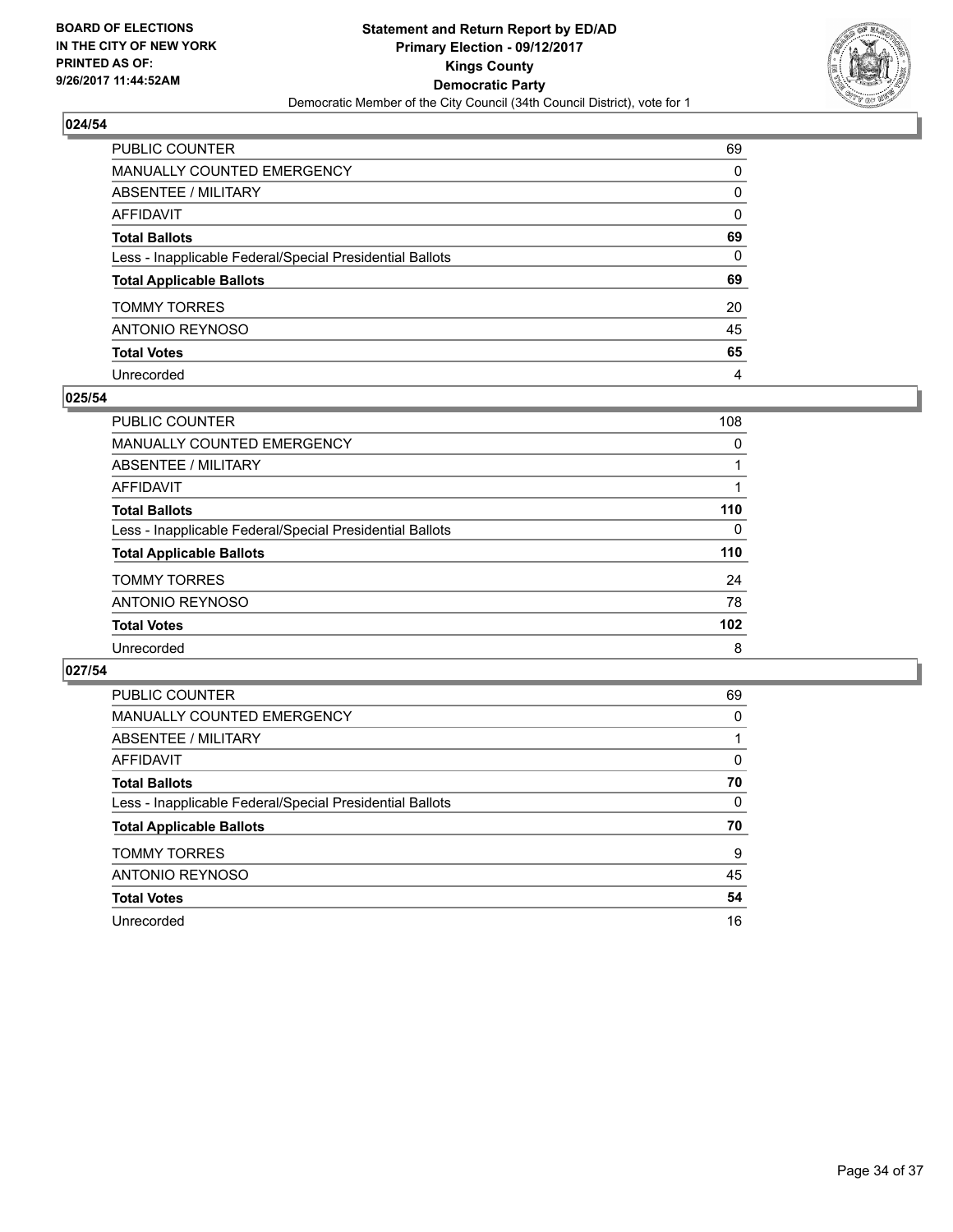

| PUBLIC COUNTER                                           | 131          |
|----------------------------------------------------------|--------------|
| MANUALLY COUNTED EMERGENCY                               | 0            |
| ABSENTEE / MILITARY                                      | 4            |
| AFFIDAVIT                                                | $\mathbf{0}$ |
| Total Ballots                                            | 135          |
| Less - Inapplicable Federal/Special Presidential Ballots | $\Omega$     |
| <b>Total Applicable Ballots</b>                          | 135          |
| TOMMY TORRES                                             | 36           |
| ANTONIO REYNOSO                                          | 79           |
| <b>Total Votes</b>                                       | 115          |
| Unrecorded                                               | 20           |

## **029/54**

| PUBLIC COUNTER                                           | 80             |
|----------------------------------------------------------|----------------|
| MANUALLY COUNTED EMERGENCY                               | 0              |
| ABSENTEE / MILITARY                                      | $\overline{2}$ |
| AFFIDAVIT                                                |                |
| <b>Total Ballots</b>                                     | 83             |
| Less - Inapplicable Federal/Special Presidential Ballots | 0              |
| <b>Total Applicable Ballots</b>                          | 83             |
| <b>TOMMY TORRES</b>                                      | 22             |
| ANTONIO REYNOSO                                          | 52             |
| <b>Total Votes</b>                                       | 74             |
| Unrecorded                                               | 9              |

| <b>PUBLIC COUNTER</b>                                    | 55 |
|----------------------------------------------------------|----|
| <b>MANUALLY COUNTED EMERGENCY</b>                        | 0  |
| ABSENTEE / MILITARY                                      |    |
| <b>AFFIDAVIT</b>                                         |    |
| <b>Total Ballots</b>                                     | 57 |
| Less - Inapplicable Federal/Special Presidential Ballots | 0  |
| <b>Total Applicable Ballots</b>                          | 57 |
| <b>TOMMY TORRES</b>                                      | 16 |
| <b>ANTONIO REYNOSO</b>                                   | 34 |
| <b>Total Votes</b>                                       | 50 |
| Unrecorded                                               |    |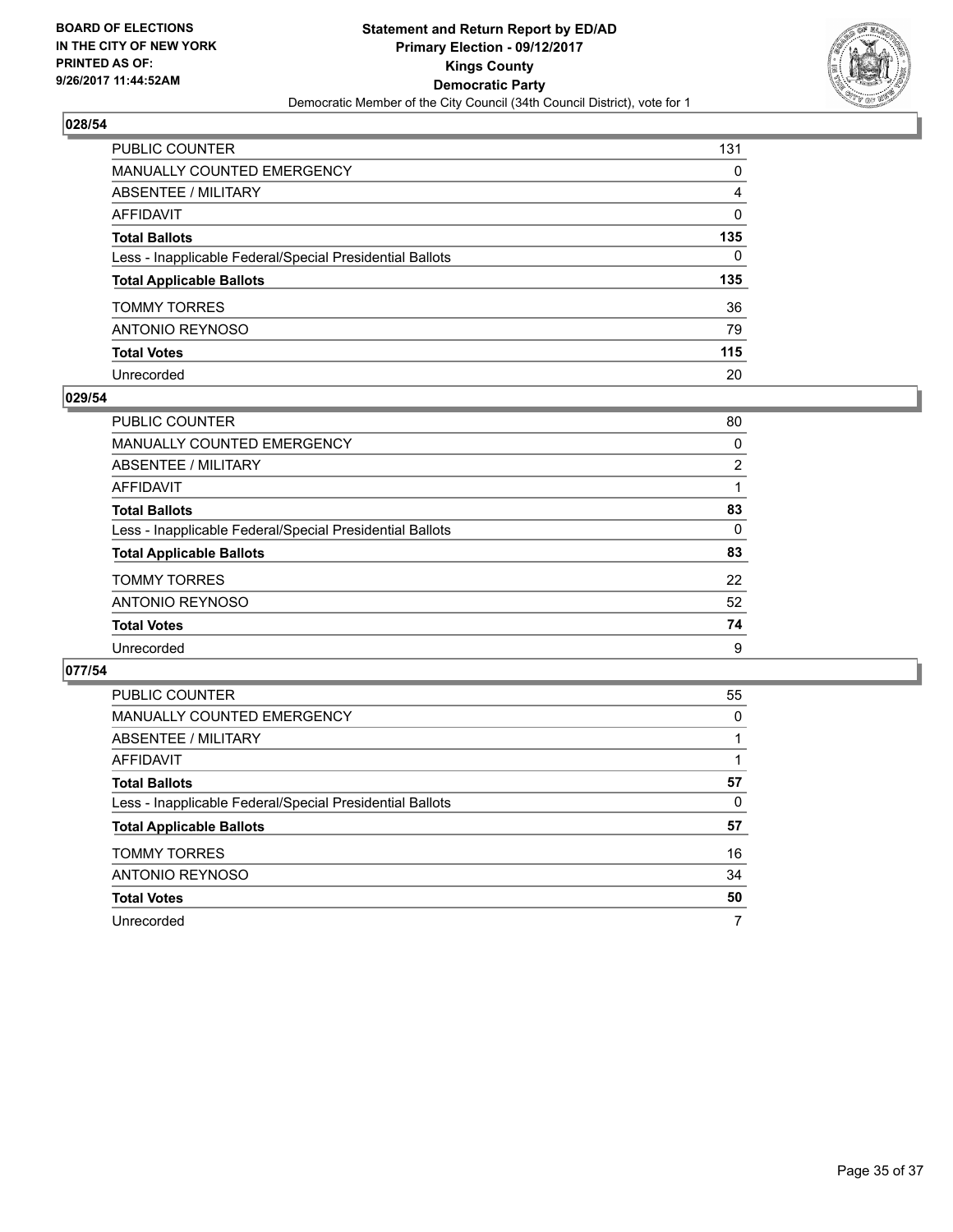

| <b>PUBLIC COUNTER</b>                                    | 46 |
|----------------------------------------------------------|----|
| <b>MANUALLY COUNTED EMERGENCY</b>                        | 0  |
| ABSENTEE / MILITARY                                      | 0  |
| AFFIDAVIT                                                | 0  |
| <b>Total Ballots</b>                                     | 46 |
| Less - Inapplicable Federal/Special Presidential Ballots | 0  |
| <b>Total Applicable Ballots</b>                          | 46 |
| <b>TOMMY TORRES</b>                                      | 16 |
| <b>ANTONIO REYNOSO</b>                                   | 27 |
| <b>Total Votes</b>                                       | 43 |
| Unrecorded                                               | 3  |